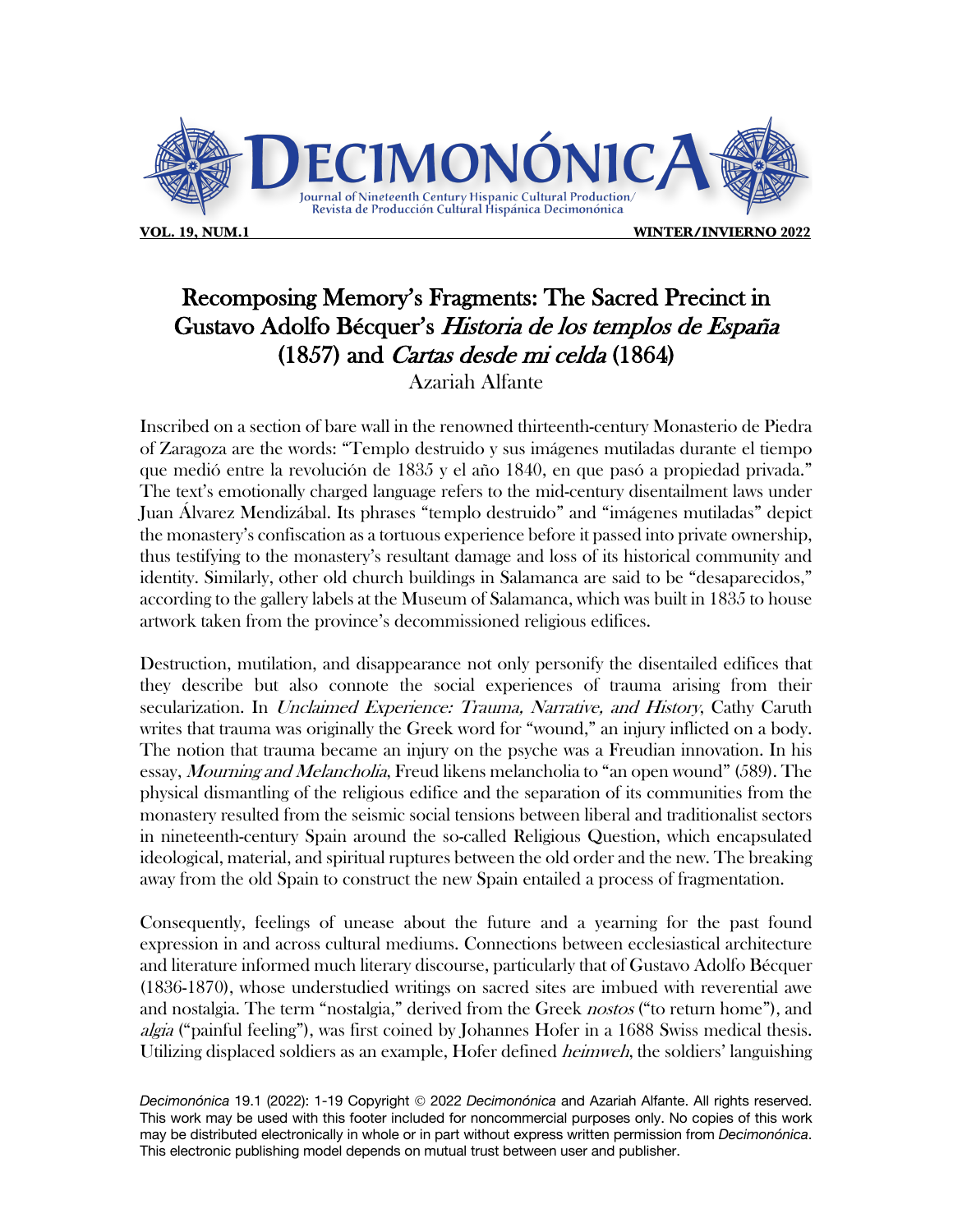for home, as a medical condition or disease (Spitzer 90). Thus, nostalgia was originally understood as pain. More specifically, Barbara Cassin affirms, nostalgia is the "pain of return," which is twofold in that the individual suffers while far away from home and must endure this suffering in order to return home (5). In The Future of Nostalgia, Svetlana Boym asserts that nostalgia, in relation to the past and one's home or community, tends to be expressed in two ways: reflective nostalgia, which focuses on rebuilding and filling the gaps in memory (*nostos*); and restorative nostalgia, which emphasizes loss and longing (*algia*) (41).

Drawing on the ideas of Caruth, Cassin, and Boym, I argue that Bécquer's meticulous representation of holy spaces constitutes an act of repetition, which demonstrates that the trauma of witnessing the ruin and acknowledging its history of damage and neglect is still unresolved. He draws from both reflective and restorative nostalgia because he simultaneously ponders the very finitude and disintegration of a sacred home in a reflective nostalgia and exhibits restorative nostalgia in an artistic, symbolic sense pertinent to cultural memory. His nostalgia stems from a search for connections between religious belief—a characteristic of Spain's social and cultural past, which provided him with literary inspiration—and the landscape of modernity. Rubén Benítez argues that, in his Historia de los templos de España (1857), Bécquer undertakes an artistic reconstruction of sacred monuments, privileging beliefs, ideas, and sentiments over historical documents (51). Jesús Rubio Jiménez states that Bécquer drew inspiration from the conservative French Romantic writer, François-Auguste-René Chateaubriand (1768-1848), who defended the Church during the French Revolution and commemorated France's sacred sites and monuments in his opus, *The Genius of Christianity* (1802). In 1857, Bécquer published and dedicated *Historia* to Isabel II and other state and church officials (Rogers 312). This unfinished work reveals his strong religious convictions and mystic nature, as well as his personal interests and determination as a young writer (Rogers 311). Most significantly, his *Historia* was a literary attempt to restore a sacralized world from destruction and oblivion (Rubio Jiménez 35). Like a traveller in a foreign land, Bécquer conveys a profound homesickness in *Historia*.

Bécquer reiterates the same sentiment of yearning in his *Cartas desde mi celda* (1864), an epistolary work wherein he foregrounds the historical events and spiritual attitudes that contributed to this inability to return to the physical home of the abbey and the spiritual home of the ruined or neglected church. The inhabitants of confiscated monasteries and convents—members of religious communities—could not go back to their residences. Moreover, lay religious believers, like Bécquer, were deprived of the sacred ambience of former church spaces, which had now become lodging for travellers as opposed to the places of worship that they once were. Between 1863 and 1864, the author and his brother, the artist Valeriano, stayed at the Monasterio de Veruela in Zaragoza. While Bécquer recovered from tuberculosis, he wrote his *Cartas* and sketched. Valeriano produced an album of drawings and paintings of their daily lives and surroundings. Up to forty of their drawings, which formed most of their artistic output during their stay, were of the Monastery of Veruela (Rubio Jiménez 46, 49). In agreement with Rubio Jiménez, I hold that throughout their artistic journey in Veruela, both brothers revealed their anxiety about the effects of progress on tradition, of which the sacred, haunting space of the monastery was emblematic (51).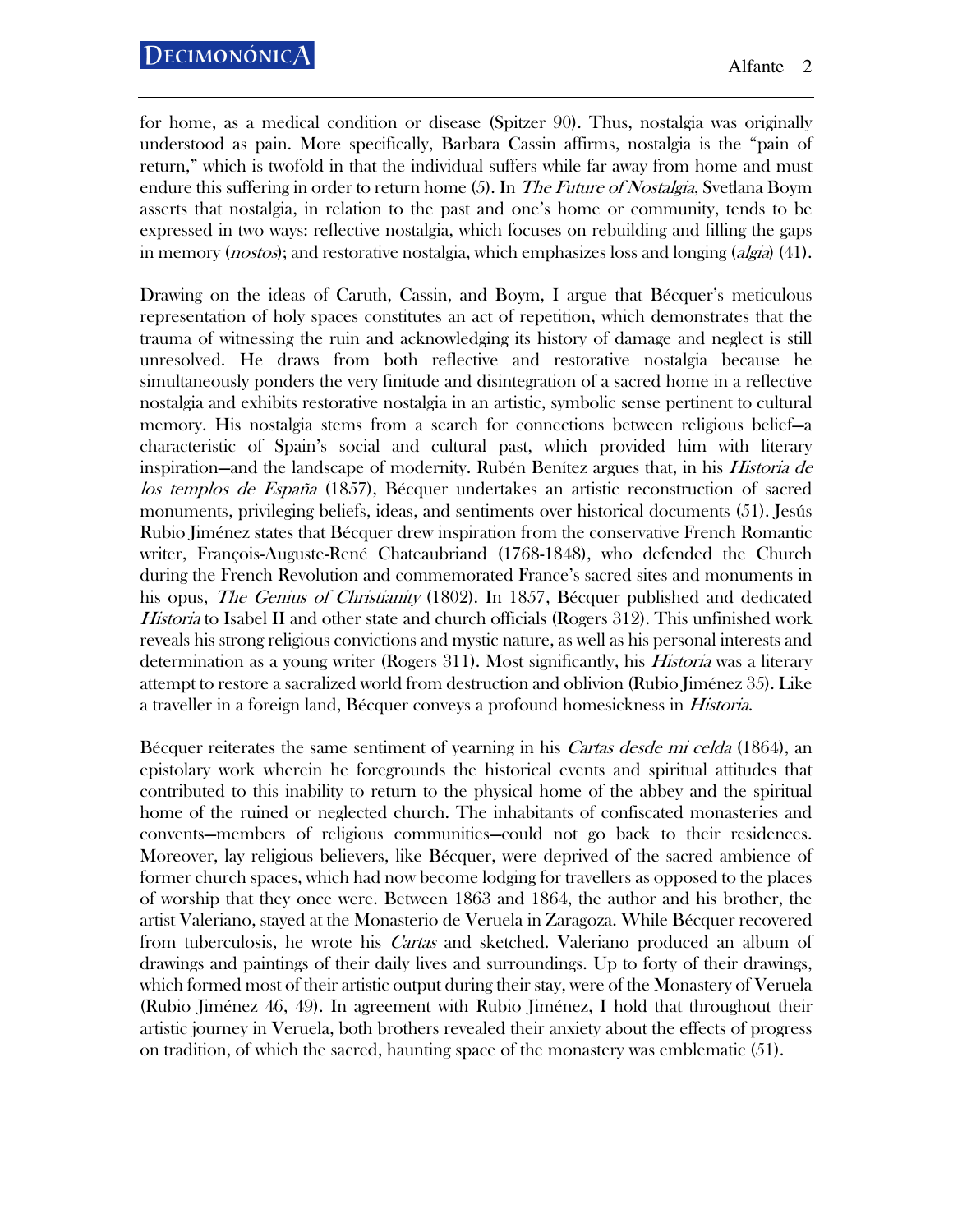In this essay, I will explore Bécquer's conceptualizations of the sacred ecclesiastical space in Historia and Cartas. In my analysis of Historia, I deal primarily with metaphor and religious symbolism in relation to Toledo's Monasterio de San Juan de los Reyes. I focus specifically on San Juan de los Reyes because of its spiritual and historic significance to Toledo. Deploying the corporeal metaphor of the Church, Bécquer personifies the damage and negligence inflicted on Catholic religious buildings and communities, as seen in Toledo. In my analysis of *Cartas*, I will discuss how Bécquer pays homage to mysticism, which defies temporal restrictions of time through its emphasis on eternity. Here I base my discussion of mysticism on the theories of Michel de Certeau. Alluding to the Spanish mystics, who lived within their cloistered communities and traveled to found more monasteries and convents, Bécquer commemorates Spain's less conventional religious heritage. By physically producing, and literarily situating, his writings within the precincts of churches and the dwellings of religious communities, Bécquer calls attention to the wavering flame of memory, symptomatic of the fallout from political decisions in Spain, to which he personally alludes in his Cartas. As Boym explains, nostalgia's fundamental ambivalence derives from its emphasis on the repetition of the unrepeatable and the materialization of the immaterial (xvii).

While much has been written on Bécquer's literary corpus, his non-fiction or poetic texts, Cartas and Historia, have received considerably less attention. In her study of Bécquer's Historia, Sarah Sierra examines the significance of religious origins and the often-overlooked emphasis on cultural memory (477). Regarding Bécquer's Cartas, Francisco Javier Díez de Revenga addresses folkloric belief, maintaining that the collection and dissemination of local traditions and popular lore was a common pursuit in European Romanticism (387). Relatedly, Enrique Rull Fernández states that the *Cartas* form an itinerary, commencing with Bécquer's arrival at the monastery of Veruela and ending with an invocation of the Virgin of Veruela and a history of the monastery's establishment. Nevertheless, he concludes that the Cartas are fundamentally poetic rather than autobiographical, narrating a real, personal experience infused with a symbolic dimension (Rull Fernández 254, 264).<sup>1</sup>

According to Philip W. Silver, Bécquer's work was characterized by a late conservative, Catholic, medievalizing Romanticism (xiii). His texts convey the idea that "the past is unrecoverable, and yet its interpretation remains a matter of spiritual life and death" (66). The critic asserts that the writer addresses the relationship between the divine and the created worlds through a reflection based on piety, not melancholy (74). Drawing on Silver's thesis, I argue that Bécquer's conveying of religious nostalgia is an act of sacralization. Melding the artistic and cultural meanings of religious sanctuaries, his texts "conjure" a bridge between their past and present states in an attempt to overcome the cultural and spiritual trauma caused by disentailment. While Benítez declares that "[e]l observador no ejerce una actividad libre" (56), I hold that the author goes beyond the role of mere spectator in his *Historia* and Cartas to assume that of creator, closely examining and interpreting the inner lives of the temples of Toledo and the Monastery of Veruela.

It is important to note that Bécquer starts his *Historia* with Toledo, and specifically with the Monasterio de San Juan de los Reyes. It was in the third Toledo Council that the Visigoth king Reccared renounced Arianism and converted to Catholicism. Since then, Peter Linehan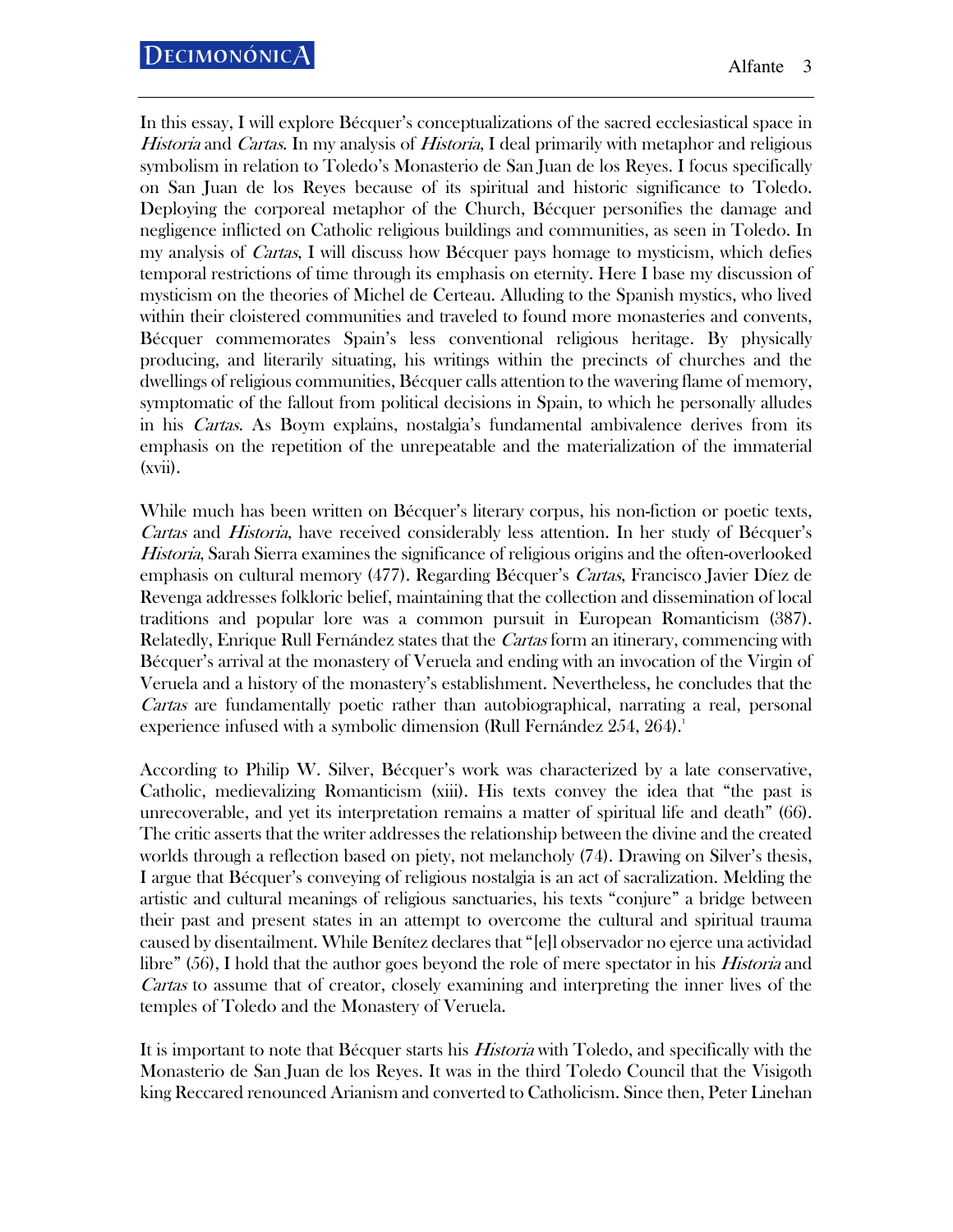states, "Spain's spiritual awakening has been, and continues to be, dated to the metaphorical act of national baptism which III Toledo is held to have represented" (22-23). The significance of Toledo for Spanish history is evident in Patricio de la Escosura's *España* artística y monumental: Vistas y descripción de los sitios y monumentos más notables de España (1842), which provides illustrations and descriptions of religious and civil sites and monuments throughout Spain, such as the sepulchres of the Castilian noble Álvaro de Luna, the Cathedral of Zamora, the monastery of Santa María de las Huelgas in Burgos, the former synagogue of Santa María la Blanca in Toledo, and the Cathedral of Toledo. Escosura lauds Toledo in particular as a place built by the religious piety of Spain's ancestors (13).

I consider that Bécquer does not seek to conceal his sentimental and personal conceptualization of the religious buildings in Historia. Rather, he presents a highly subjective and imaginative poetic response, assuming the roles of the solitary thinker (Historia 771), the studious artist (772), and the creative poet (773). His artistic skills, evident in his apprenticeship as a painter, helped form the foundation of a sensitive and observant poet. Thus, imitating a pictorial artist, he describes sacred buildings in great detail, guided by his Catholic beliefs (González-Gerth 185, 186, 191). Apart from San Juan de los Reyes, Historia also features the synagogues of Nuestra Señora del Tránsito and Santa María la Blanca, the old mosque of Cristo de la Luz, and a wide range of then existing Catholic churches, convents, monasteries, beguinages, chapels, sanctuaries, and religious communities, so as to arguably arouse greater interest in the interconnections between Spain's architectural and religious histories. Nevertheless, it goes beyond giving an account of each building's background and physical features, elements principal, if not primary, to any historical-architectural text. Moreover, I posit that Bécquer's literary "dismantling" of the sacred site into its concrete, aesthetic, historical, and religious facets doubly evokes the actions of breaking and salvaging, which, as I state earlier, mirror his unresolved state of trauma. Through the eyes of a thinker, artist, and poet, Bécquer endeavors to present himself as a witness to the silent, disembodied ruins of an increasingly secularizing Spain.

In fact, Bécquer represents Toledo's sacred edifices as essential components of Spain's rich diversity of spiritual histories. From the beginning, he discloses the thoughts and sentiments that underpin the entire work in question: "La tradición religiosa es el eje de diamante sobre el que gira nuestro pasado" (*Historia* 770). I consider that the writer's subjective responses to the fates of historic religious buildings demonstrate his concern for the sacred precinct, a space associated with the redemptive properties of a threatened religious faith. From a time of excessive secularization and political upheavals, his text looks back to a past when faith constituted the source of social unity rather than disunity, and of communion, not disharmony.

According to Pedro Navascués Palacio, Bécquer was the first to call attention to San Juan de los Reyes, thus preventing its total oblivion (96). In fact, the critic posits, Bécquer's Romantic prose influenced the decision to create the Comisión de Monumentos, even though it took until 1881 for the architect and sculptor Arturo Mélida to restore the building's "lost dignity" (98). The monastery building had suffered damages from French troops and later lost its inhabitants, members of the Franciscan order, through the 1835 exclaustration act (Navascués Palacio 96). Bécquer's work poignantly emphasizes the sacred status of the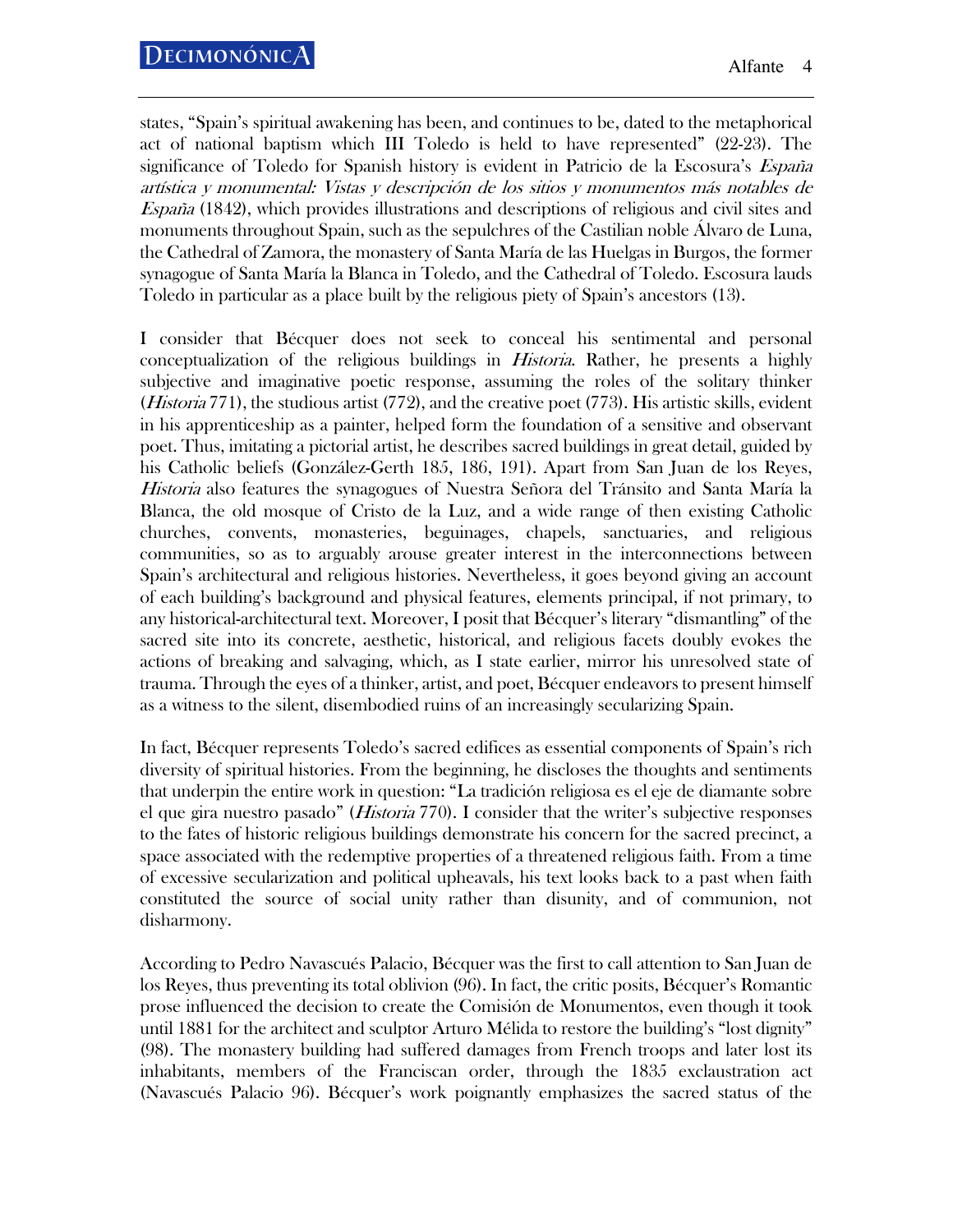monastery, lamenting the reality of its obscurity. It is on this notion of the deliberate and politically motivated forgetting of the sacredness of religious space that Bécquer seems so fixated. He first describes the complex as worthy of intellectual, artistic, and poetic attention. Although it had been previously devastated by French troops during the Napoleonic invasion and subsequently neglected after the exclaustration of its inhabitants, he suggests that literary and visual art can fill the chasm created by the losses and damage inflicted on the convent. By personifying and apostrophizing these edifices, he beckons them and the figures of the past to acknowledge his awareness: "Silenciosas ruinas de un prodigio del arte, restos imponentes de una generación olvidada, sombríos muros del Santuario del Señor, heme aquí entre vosotros" (Historia 830).

Bécquer here invokes a supernatural power, conferring upon himself the authority and responsibility of speaking for these voiceless figures of the past. Heme aquí educes the reply of Moses to the God in Exodus 3:4. "Here I am," Moses says, acknowledging and responding to the presence of the Divine (*Douay Rheims* 53). Assuming the prophetic persona of Moses, he authorizes himself to carry out and receive the commands of the past, to recreate an image thereof through the fragments that inspire his poetic imagination and voice. He decries the forgetting of these hollowed and hallowed spaces, given their high cultural significance, which he explicitly describes using the words "prodigio" and "imponentes." In this invocation, he aestheticizes the ruin. However, the monastery and its church are not mere displays of human craftsmanship and artistic magnificence. He accentuates their underlying mystical and supernatural meanings.

Bécquer addresses the ruined ecclesiastical edifices in the present tense as if he were directly speaking to the dead. It could only mean that, for him, the dead have not disappeared entirely, given that the Catholic sacralization of the dead premises the hope of their resurrection. In light of this theological concept, he emphasizes in *Historia* the poet's ability to retrieve what seemingly belongs to a bygone era: "El poeta, a cuya invocación poderosa, como al acento de un conjuro mágico, palpita en sus olvidadas tumbas el polvo de cien generaciones; cuya imaginación ardiente reconstruye sobre un roto sillar un edificio, y sobre el edificio, con sus creencias y sus costumbres, una edad remota" (773). Literature takes on the act of renewal, but for both writer and reader, the act of renewal is also a duty. The written word tasks the reader with conjuring images mentally in the absence of intact visual realities and restoring them through the imagination.

Bécquer lends a poetic sensibility to the image of the sold, ruined abbey, which appears as a decrepit object, but remains replete with artistic, historical, and religious significance. His addressing the monastic complex as if it were a human being can be analyzed on three levels of signification: the cruciform church as a sign of Christ's body, the sacred building as a house for the living, and the church as a resting place for the dead and sanctified. In his description of San Juan de los Reyes, he utilizes anatomical terms, describing its body and the nerves of its vault *(Historia* 812). On the symbolic potential of the body, Mary Douglas has remarked: "The body is a model which can stand for any bounded system. Its boundaries can represent any boundaries which are threatened or precarious" (115).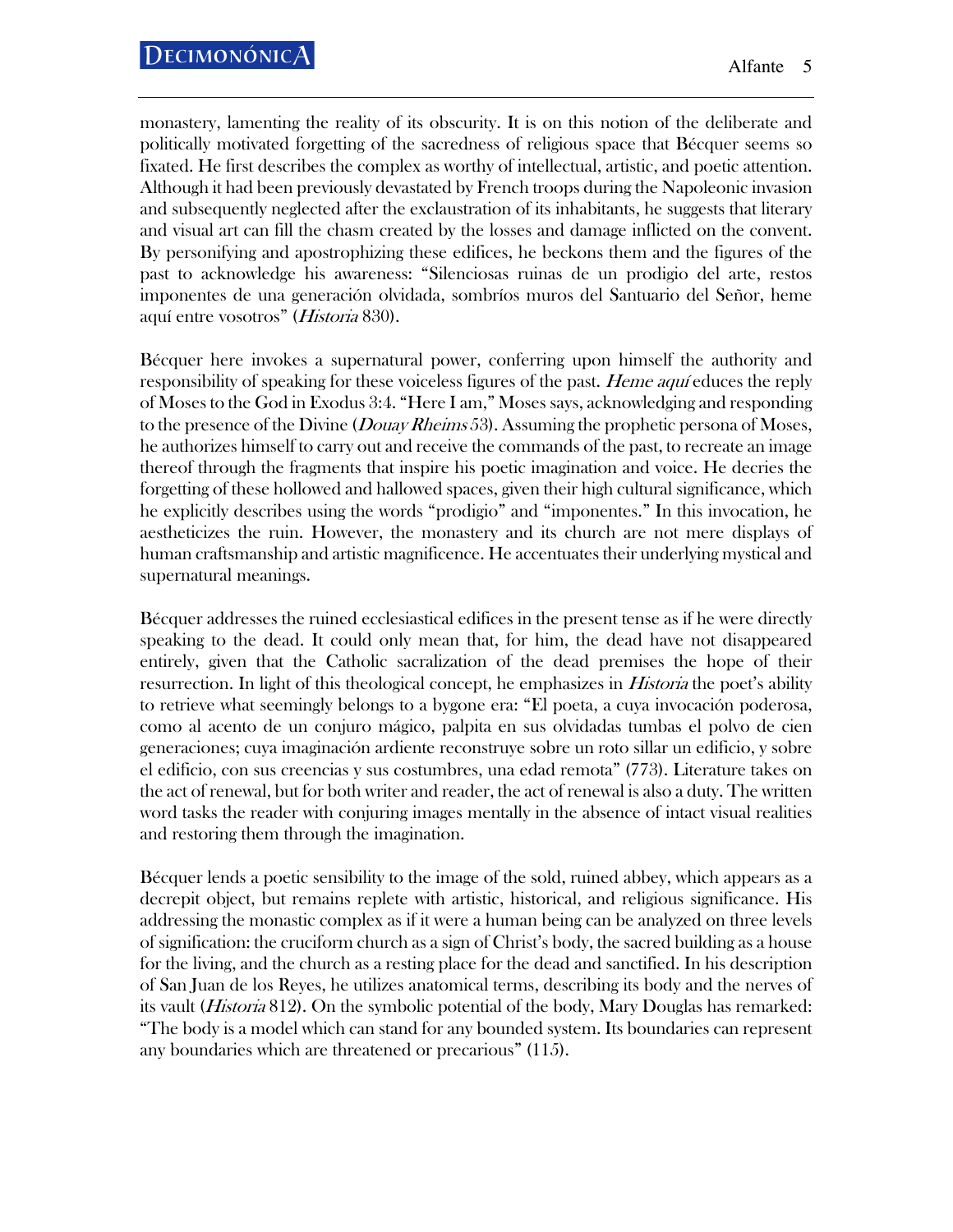The apt, organic metaphor of the body in relation to San Juan de los Reyes acknowledges the amalgam of earthly and celestial bodies in the church space. Relics of martyrs are placed in the altar stone, situated in the sanctuary that is the head of the church. In the chapels between the aisles and the nave, the body of the church, are shrines to the saints and sepulchres. The church, by virtue of its primarily cultic function, separates itself from the secular world. Duncan G. Stroik points out that the church's role is twofold: it is a *domus* Dei ("house of God") and a *domus ecclesiae* ("house of the people of God") (64). Drawing on Stroik, I consider that the same can be said of the abbey of San Juan de los Reyes, which has its own church and is also a home for people who dedicate themselves to religion. The liturgical locus and the religious house are, therefore, sanctuaries. Both consecrated sites give each other meaning.

In *Historia*, Bécquer regards the temple of San Juan de los Reyes as the manifestation of religious tradition, the study of which will help to synthesize the "eje de diamante," the invincible foundation and core of a shared past (769). He acknowledges the myriad individuals who created the monastic complex; from the builders who constructed it, to the artists who decorated it, and to the archivists who stored history and knowledge in it:

Por último, cuando nos hayan revelado sus secretos las artes, cuando descifremos el Apocalipsis de granito que escribió el sacerdote en el santuario y aparezcan a nuestros ojos esas generaciones gigantes que duermen bajo las losas de sus sepulcros, arrojaremos sobre el confuso caos de tan diferentes ideas un rayo de la fe que creara, y este será el fiat lux que disipará las sombras de ese pasado desconocido. (770, italics in original)

By referring to *fiat lux* ("Let there be light"), Bécquer alludes to the Creation story in the Book of Genesis. Taking on a quasi-divine role as literary creator, he aligns himself with the monastery's builders: "El convento de San Juan de los Reyes, en sus distintas cualidades de página histórica, de edificio monumental y de fuente de la poesía, goza el triple privilegio de hablar a la inteligencia que razona, al arte que estudia, al espíritu que crea" (775). He also subsequently refers to the Tower of Babel, the biblical tower that God destroyed to punish the builders for their hubris. This scriptural reference may be interpreted as alluding to the Spanish nation in political and spiritual turmoil. The author cautions against the vanity of worldly pursuits, juxtaposing the collective giant of religious beliefs with the small, rickety Babel of secularization: "Acaso cuando, ya reunidos sus fragmentos, pongamos en pie el coloso de las creencias, sus gigantes proporciones humillen y confundan la raquítica Babel de la impiedad" (770).

For Bécquer, these fragments belong to the unifying structure of religious belief. The recovering and reuniting of these fragments are acts of remembrance. Apropos of narrative memory and the remaking of individual and collective selves, Susan Brison asks, "How does one remake a self from the scattered shards of disrupted memory?" (45). According to her, the performative role of speech is indispensable for recovering from trauma because "saying something about a traumatic memory does *something* to it" (48, emphasis in original). The trauma survivor, Brison continues, experiences a "figurative dismemberment," which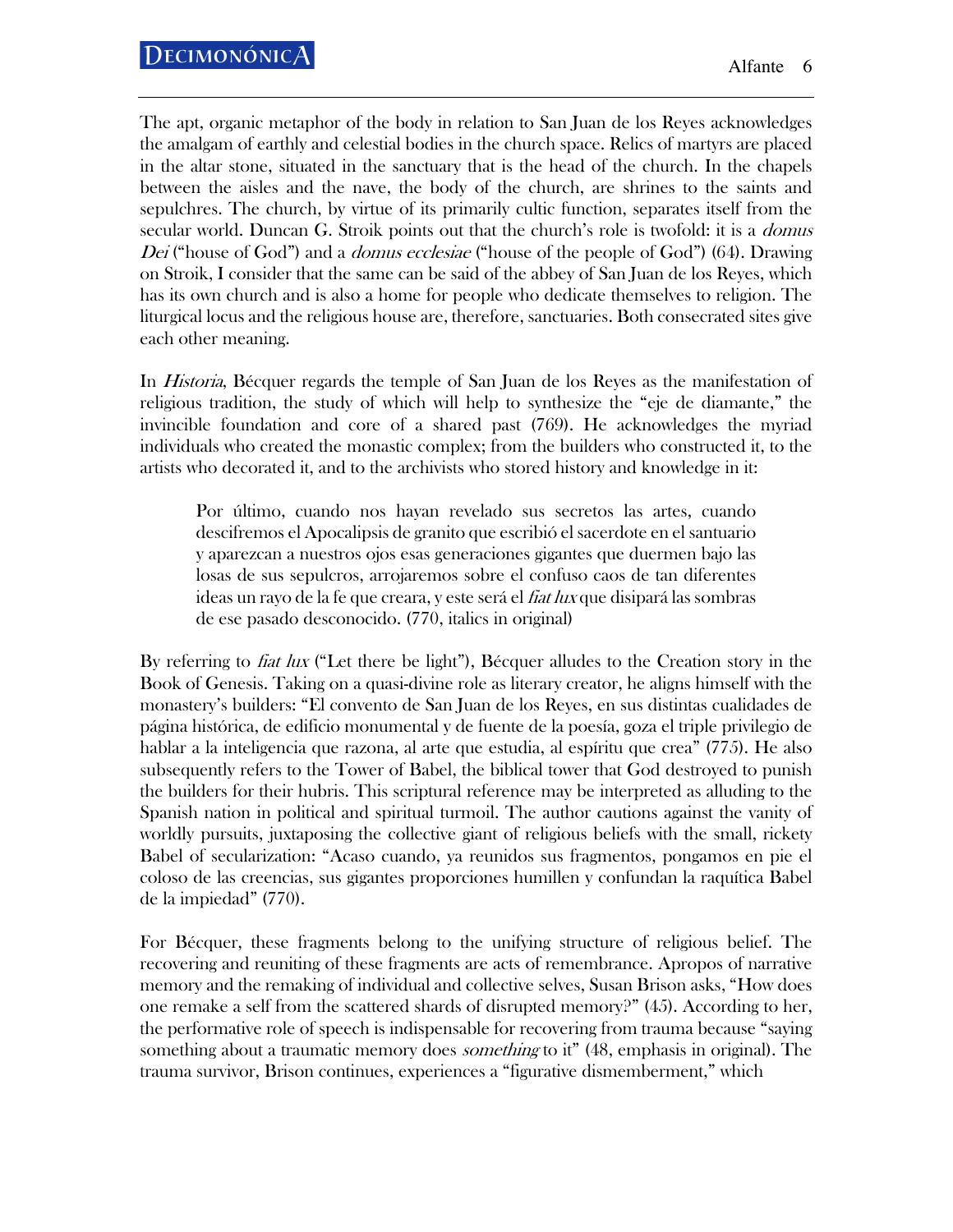involves the shattering of assumptions, the severing of the temporalities of past, present, and future, and a disruption of memory (48). It follows, then, that to construct a narrative is to gather up these shards in an attempt to reconstruct the damaged self (Brison 46).

Recalling Brison's likening of shattered memory to shards, the "fragmentos" that Bécquer envisages assembling designate the physical and spiritual brokenness of the confiscated building that his commemorative writing will imaginatively restore. In the following passage, his mechanical metaphor of religion as the "eje de diamante" in the introduction of *Historia* contrasts in the following passage with the shattered stone and shard of ecclesiastical ruins:

Los años de la devastación, al pasar sobre sus muros, le han grabado el sello de ruina y de grandeza que lo caracteriza, y la hiedra que se mece colgada de los parduscos y fuertes machones de su ábside; los carcomidos y tradicionales hierros que, a manera de festón arquitectónico, rodean sus robustos pilares; los calados doseletes que arrojan una sombra misteriosa sobre la frente de sus rotos y mudos heraldos de granito; la majestad y la esbeltez de la espaciosa y única nave de su iglesia. (Historia 771)

The idealized "robustos pilares," which hold the sacred building together, have not prevented the formation of "rotos y mudos heraldos de granito" in actuality. The silencing of these personified, shattered angelic messengers suggests that the convent's foundations, the spiritual ideals for which it stands, have been shaken. What is left are passive remains, with the convent's former strength and majesty undermined by contemporary damage and neglect. Nevertheless, the verb "grabado," alluding to inscription, depicts the ruin as a palimpsest. Such a description portrays the ruin as a site worthy of reflection, which appeals to the Romantic sensibility.

Following Bécquer's detailed description of the convent's architectural and semantic (de)composition, he concludes with a personal ode to the building and its history, which might be read as a headstone epitaph: "El alto silencio del abandono vive ahora en vuestros muros, entre cuyos sillares crece la hiedra que da sombra al nido de la golondrina, hecho de leves plumas sobre el dosel de las estatuas" (837). Furthermore, he laments that the holy space has now faded into oblivion and obscurity. Faith and religious devotion buttressed the monastery's ability to stand strong for many centuries. With the dawn of a modern age, however, the monastery, and the religion that it symbolizes, must compete with the liberal pillars of industry and commerce. As the author continues, the invasive forces of war ("legiones extranjeras" and "corceles") and avarice, which are theoretically contrary to premises of religion, debilitate the monastery's structure on a physical level and eclipse its presence in the public sphere. Thus, Bécquer's religious beliefs and nationalist sentiment inform his opposition to aggressive secularization and foreign invasion:

Envueltos en el olvido y la oscuridad, pasáis luego a través de una y otra generación hasta que las legiones extranjeras profanan vuestros umbrales. Bajo las santificadas bóvedas que sólo habían recibido la nube del incienso o las preces de los religiosos, retumban el sonoro golpear del ferrado casco de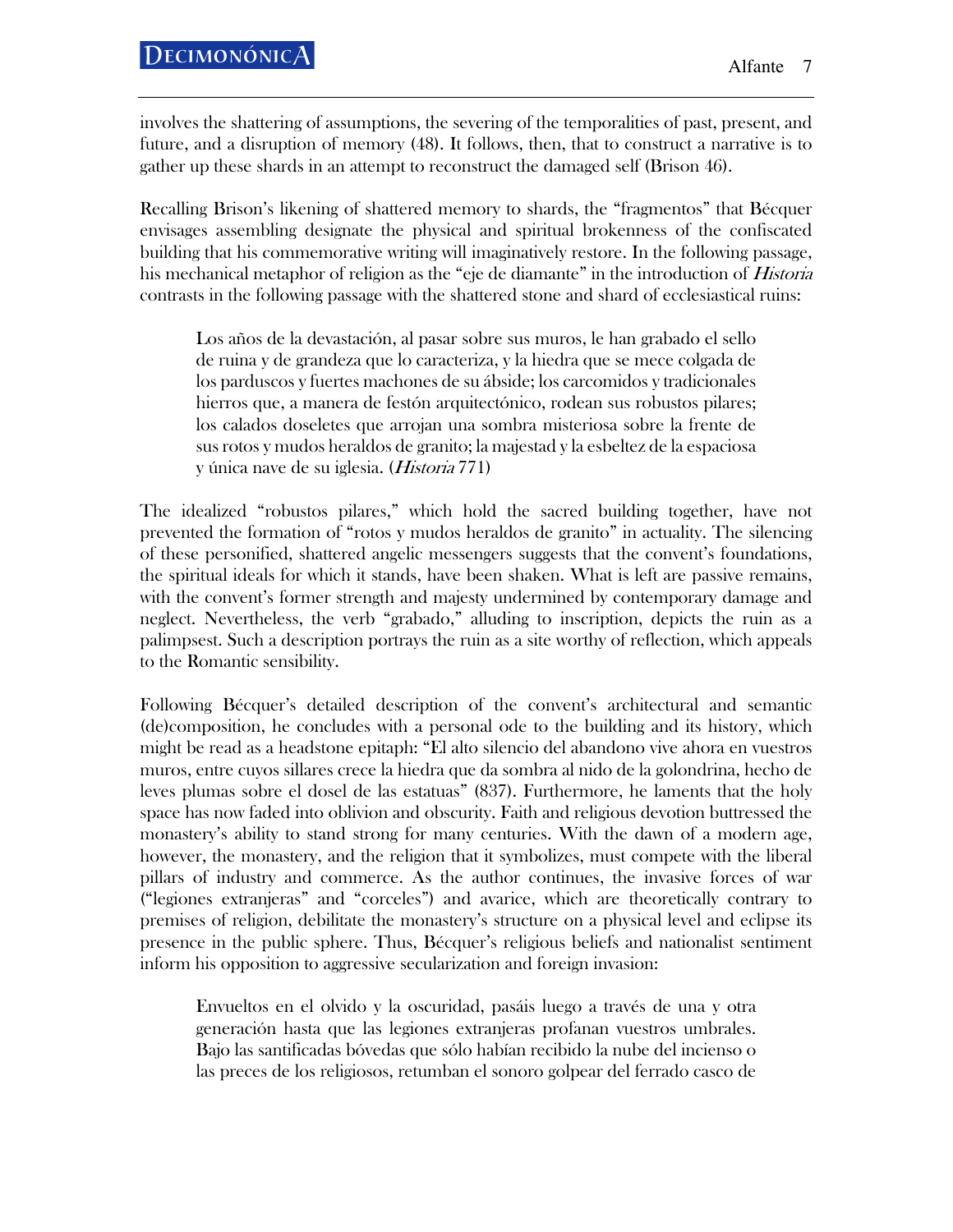los corceles, el ronco son de los atambores y el metálico choque de las armas. Temblando los ecos, repiten los libres cantares de los campamentos y el nocturno grito de alarma de los vigías. (835)

Bécquer then invokes the mute, dormant statues around him: "¡Mudas estatuas que me rodeáis! ¡Guerreros que dormís inmóviles en vuestros nichos de piedra! Vosotros debisteis de temblar de indignación aquel día y llevar vuestras heladas manos a las espadas de granito que penden aún en vuestros cinturones" (836). By personifying the inanimate statues of the church of San Juan de los Reyes, he points to the desecration ("las carcajadas, los juramentos, las blasfemias") of avaricious individuals, those who "siguen el oro" (836). I touch again on this literary technique below, in which the personification of sculptures also serves to signal and reinforce the supernatural milieu of the church.

Bécquer's commanding, incensed tone transforms his reflection into an elegy, which, according to David Kennedy, "presents everything as lost and gone, or absent and future" (4). Nineteenth-century Romantic elegy, Kennedy notes, involves outbursts of anger as well as repeated phrases (6). As Bécquer takes on the role of an elegiac poet, he mourns the building and its state. In combining the building's history with a poetic lament for its dilapidated state, he expresses a desire for the restitution of the religious faith that San Juan de los Reyes denotes. This longing for an idealized, stabilizing spirituality continues in several of his *Cartas*, to which I now turn.

In 1863 Bécquer and his brother Valeriano stayed in the Cistercian Monasterio de Veruela, which, having been established in 1145, had been abandoned on three occasions throughout the nineteenth century: in 1808 during the Napoleonic invasion, in 1820 by Fernando VII's abolition of monastic orders, and in 1835 through Mendizábal's disentailment laws. In 1844, the monastery was put up for sale (Rubio Jiménez 17). It is relevant to note that Bécquer wrote *Cartas desde mi celda*, published in the periodical *El Contemporáneo* in 1864 ("Notas" 1247), in the actual monastery itself. Given that the monastery is surrounded by high mountains, it is a site par excellence for prophetic reference. Marlon B. Ross declares that to speak from the mountain is the ultimate experience of the sublime, where the individual tests the power and limits of the self, stresses the solitude of self-questing, and pits the self against nature's power (44). Biblically, prophets communicated with God on these high places. It was on the Mount Horeb that God commanded Moses to lead his people to safety and then offer sacrifice on the same mountain (Exodus 3:12), and it was on Mount Sinai that Moses received the Decalogue from God (Exodus 20). Most significantly, in his Sermon on the Mount in the Gospel of Matthew, chapters 5-7, Jesus reinforces moral teachings from the Beatitudes to respect what was sacred. In Ross's words, "[i]t is from mountains that prophets proclaim their truths; for the poet-prophet the mountain symbolizes the necessary solitude of the leaders of men and the necessary stance of truth—its transcendence, its elusiveness, and its immense might" (44).

Although the monastery was damaged during the French occupation of Toledo, Bécquer states in his description of Veruela's monastery that it remains for the most part intact: "El monasterio se conserva en buen estado y es objeto de continuas visitas de artistas, anticuarios y extranjeros, que van allí a admirar la severidad y sencillez grandiosa de este asilo,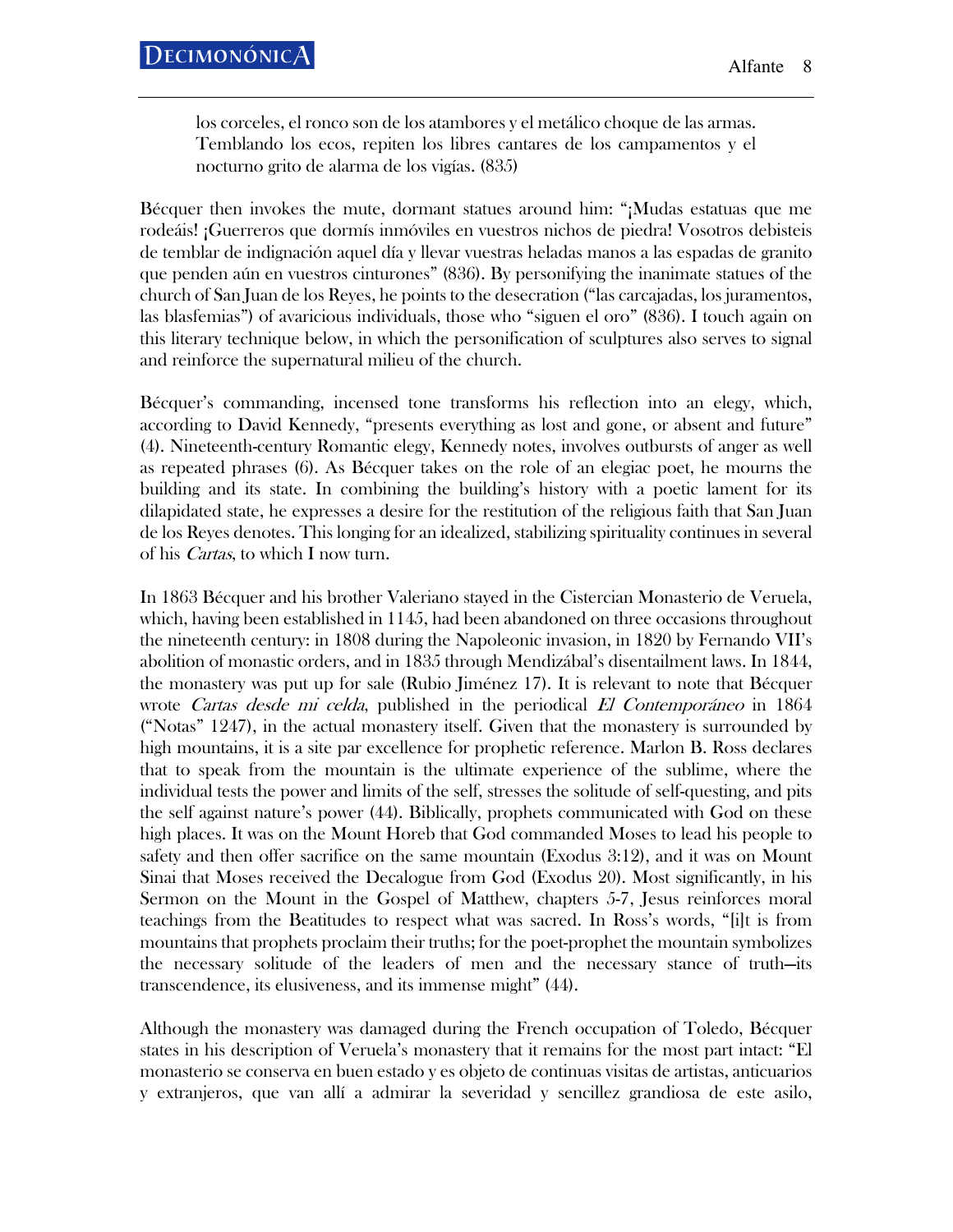consagrado, en tiempos más piadosos, a la contemplación divina" ("Monasterio" 989). However, Bécquer points out that the edifice's primary purpose as a monastic abode has been replaced by touristic activities, thus signaling its break from a devout, divine past. Throughout the *Cartas*, he conveys his sentiment of yearning upon relating his daily experiences and thoughts in the first person, turning such musings into a patriotic reminiscence of "*nuestra* vieja España" ("Carta IV" 541, my emphasis). As Anthony D. Smith categorically states, memory is bound to a place, particularly a homeland (75). The idea of binding suggests defiance towards an unstable and changing modern world, driven by utility, activity, and mobility (14). Bécquer's referral to "nuestra vieja España" privileges ideals of permanence and antiquity, a trend common in Romanticism. The deeply solemn, melancholic undertones of his second, fourth, and tenth letters, in particular, on which my analysis focuses, are suffused with nostalgia and yearning for a religious past perceived as more enduring.

In his second letter, Bécquer describes the monastery's surroundings as an ambience conducive to a mystical experience, a "flight" from the world. Hearing its various bells brings relief, alleviating his anxieties about the contemporary political climate and national concerns. From the problematic public arena, the author retreats to the interior realm of his soul, which the monastic space upholds:

La campana del monasterio, la única que ha quedado colgada en su ruinosa torre bizantina, comienza a tocar la oración, y una cerca, y otra lejos, estas con una vibración metálica y aguda, aquellas con un tañido sordo y triste, les responden las otras campanas de los lugares del Somontano…

Ya todo pasó. Madrid, la política, las luchas ardientes, las miserias humanas, las pasiones, las contrariedades, los deseos; todo se ha ahogado en aquella música divina. Mi alma está ya tan serena como el agua inmóvil y profunda. ("Carta II" 522-23)

Bécquer's attention to the ringing bells and their impact on the auditory environment evokes the medieval custom of ringing church bells to summon the monastic community to prayer. In a sense, he is recalling a daily tradition in the European Middle Ages. Early Christians could only worship privately until the fourth century with the Edict of Milan, after which bells appeared in Western Europe as a common feature in liturgy and daily life. While St. Pachomius's Egyptian rule made use of trumpets for calling members to prayer, St. Benedict's rule in Italy employed the *signum*, the medieval word for bell (Young 293).<sup>2</sup>

Hence, the monastic origins that these sounds evoke effectively conjure an image of an enduring religious past. Furthermore, the sound network that the simultaneous chimes form across the area signals a closing of distance, bringing together communities to answer the harmonious call of religion. I suggest that Bécquer's *Cartas* urge a retreat to the observance of faith. It may seem that this work signifies a personal spiritual experience of the individualist Romantic type, which navigates from the "externals" of religion and dogma. Yet it is crucial to point out that he upholds the icons of organized religion by his response to the bells and the "santuario del Señor." This *milieu* contributes to a spiritual recall that beckons a union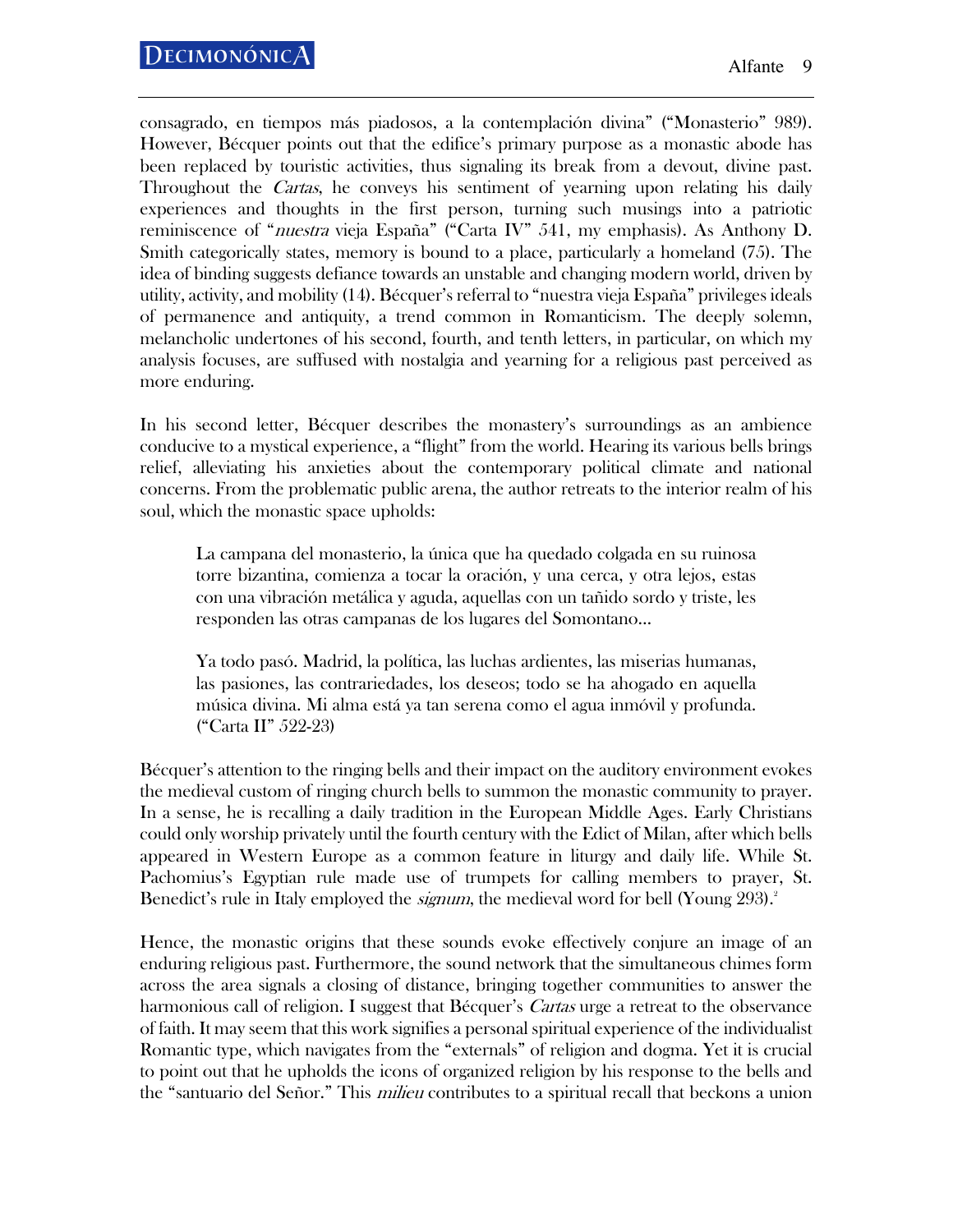with the past. The internal aspects of the Catholic religion, which Bécquer's passage above presents in theological terms such as "alma," "divina," and "oración," contrast starkly with the external panorama of political conflict.

Despite Catholicism being recognized culturally and politically as the official religion of Spain and hence as part of the national "body," exclaustration and expropriation demonstrated that certain parts and members of the Spanish Church were under attack. Prompted by the bells, the secular world ceases to perturb Bécquer. The phrase "todo se ha ahogado" effectively illustrates the way in which the narrative voice asserts that the divine overrides all earthly affairs, secondary to matters of the soul.

Bécquer's above-cited recourse to the symbol of deep, still waters—"el agua inmóvil y profunda"—is of mythical and spiritual significance. Asiatic and Oceanian mythologies recognized water's power in giving life and death (Eliade 158). Christianity, Mircea Eliade writes, conferred new religious values on this archetypal image, which recalls not only Noah and the deluge that cleansed the world but also the baptism of Christ in the River Jordan and his institution of baptism as a sacrament (155). Hence, the purifying nature of water is highlighted in its ability to "wash away sins" (152). According to the patristic writings of the early Christian Church, water bore a soteriological, not just a cosmological, value, bringing forth life in its natural and supernatural sense. Water as a natural, life-giving, and lifepreserving element is a signifier of salvation: an eternal spiritual life. Eliade asserts that water is "*fons et origo*, the reservoir of all the potentialities of existence; they *precede* every form and *sustain* every creation" (151, emphasis in original). Given that the theological foundation of all creation is God, Bécquer's symbol of profound waters signals God's fluid presence from time immemorial.

In Bécquer tradicionalista, Benítez asserts that Bécquer was associated with Spanish moderates. Yet this scholar also points out certain contradictions in the author's political and cultural mindset; while he was concerned about social injustice and disparities and believed in the goal of modern progress, he was equally vehement on the matter of tradition and religion (31). Hence, at the start of the liberal crisis in 1856, Bécquer's political mindset altered in that he began to favor the notion of a society originating from "la idea religiosa," and supported the view that the monarchy was an expression of religious unity (36). Thus, Benítez argues that, from 1860 onwards, Bécquer was a neo-Catholic in his criticism of extreme liberalism at the expense of traditional values and the Catholic religion that had inspired the establishment of important monuments in Spain's history (38). In his second letter, Bécquer's criticism of Madrid as the hub of unchecked ambition now reflects his artistic traditionalism, which, as Benítez notes, took up a political stance to oppose the "piqueta demoledora del progreso" (60). Due to disentailment, civil wars, and growing urbanization under Isabel II, religious buildings and sites of historic and artistic value were being lost or replaced by edifices focused on public utility (60-61).<sup>3</sup>

In his *Cartas*, Bécquer declares that the miseries brought about by the tensions between Church and State and the loss of social interest in Catholicism signal a break with the nation's past. In his fourth letter, Bécquer depicts the tensions between modernity, with its emphasis on the future, and the past, with its national traditions: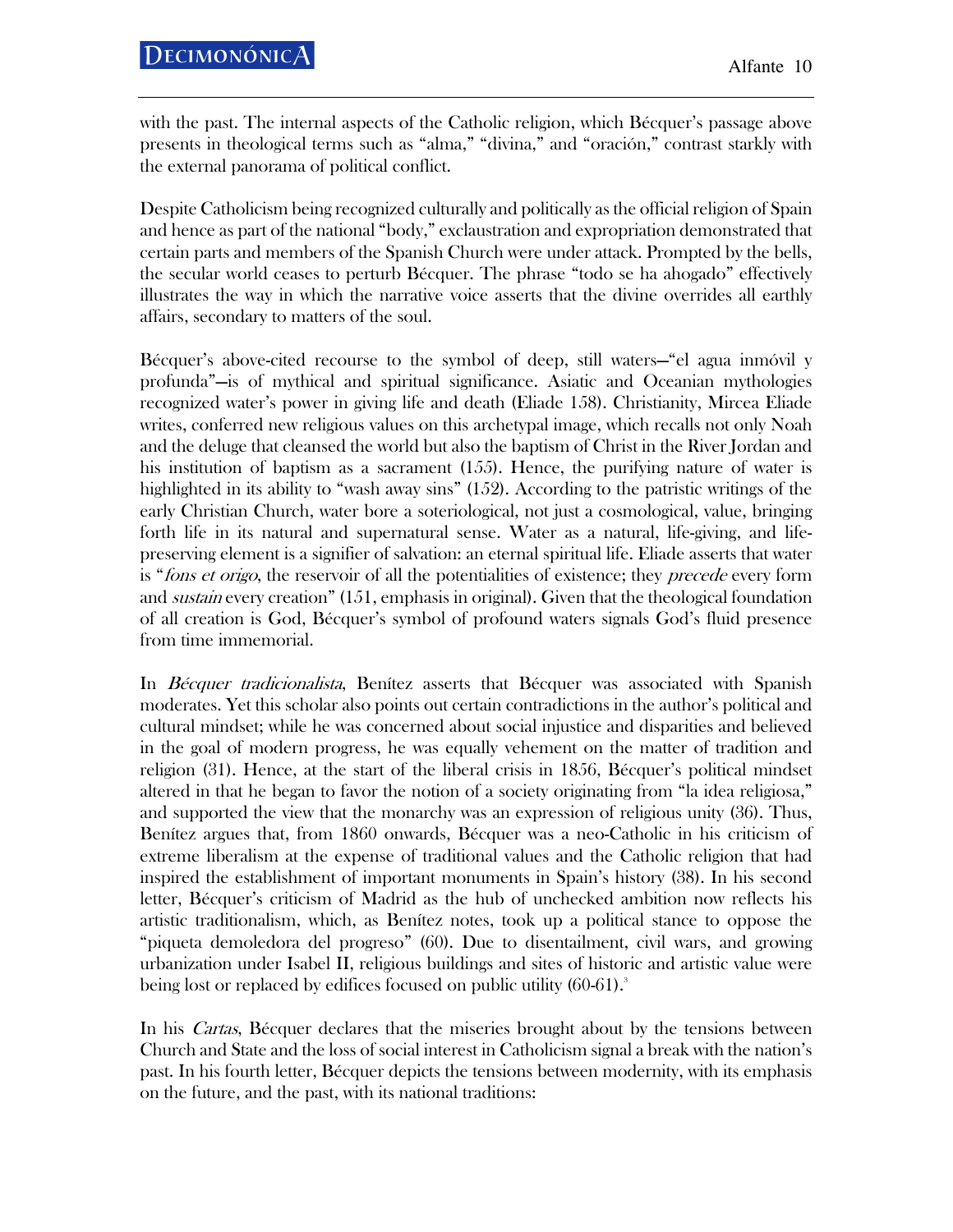Yo tengo fe en el porvenir. [. . .] No obstante, sea cuestión de poesía, sea que es inherente a la naturaleza frágil del hombre simpatizar con lo que perece y volver los ojos con cierta triste complacencia hasta lo que ya no existe, ello es que en el fondo de mi alma consagro, como una especie de culto, una veneración profunda por todo lo que pertenece al pasado, y las poéticas tradiciones, las derruidas fortalezas, los antiguos usos de nuestra vieja España, tienen para mí todo ese indefinible encanto [...]. ("Carta IV"  $541$ )

That Bécquer confirms his faith in the future reveals that he is not pessimistic towards it. According to Joe Bailey, pessimism finds expression by avoiding the future, "using the past as a tool" (43). Instead, the author's attitude towards Spain's religious and cultural history is accompanied by an attempt to harmonize tradition with the demands of modern life. Thus, I concur with Rubio Jiménez's assertion that, for Bécquer, commemorating the past is a moral obligation, and that, instead of blindly accepting excessive innovation, it would be best to establish a compromise between the past and the future (51). This ascription of responsibility to remembrance echoes Pierre Nora's notion that one must have the will to remember sites of memory (*lieux de mémoire*) (19).

In the above passage, Bécquer also expresses a profound sense of grief at the ruin of churches, which are both sanctuaries and strongholds of religion. For him, the destruction of these holy places was an act of barbarism which demolished a people's past and annihilated wonder. He compares the convenience of technological innovations and the advancement of communications with the cost of losing the nation's past identity, beliefs, and way of life: "A medida que vuela por los hilos telegráficos, que el ferrocarril se extiende, la industria se acrecienta y el espíritu cosmopolita de la civilización invade nuestro país, van desapareciendo de él sus rasgos característicos, sus costumbres inmemoriales" (544). At the same time, in referring to "nuestra vieja España" as mentioned before, Bécquer brings up the importance of traditions for future generations: "¡[Q]uién sabe si nuestros hijos a su vez nos envidiarán a nosotros, doliéndose de nuestra ignorancia o nuestra culpable apatía para transmitirles siquiera un trasunto de lo que fue un tiempo su patria!" (543).

Bécquer describes the modern world as a place of unoriginality and unending materialist desire, representing the processes of industrialization through phrases such as "caminos trillados" and "ansia de las innovaciones" (546). Tom Lewis situates Bécquer's response to the emergence of Spanish modernity as "one of the first textualizations of powerfully felt emotions in the context of new social experiences" (423). The growing bustling city with its novelties was one of the environments that the Spanish author's writings aimed to question and transcend. In comparison, Sierra considers that Bécquer himself was a moderate, appreciating the benefits of modernization while remaining loyal to Spain's religious and cultural heritage (473).

Bécquer's yearning for monastic solitude and simple living recalls Fray Luis de León's sixteenth-century poem "Vida retirada," the opening lines of which privilege the tranquility of living away from the world: "¡Qué descansada vida / la del que huye del mundanal ruido[!]" (Poesía 24). Fray Luis de León was an important figure for moderate Spanish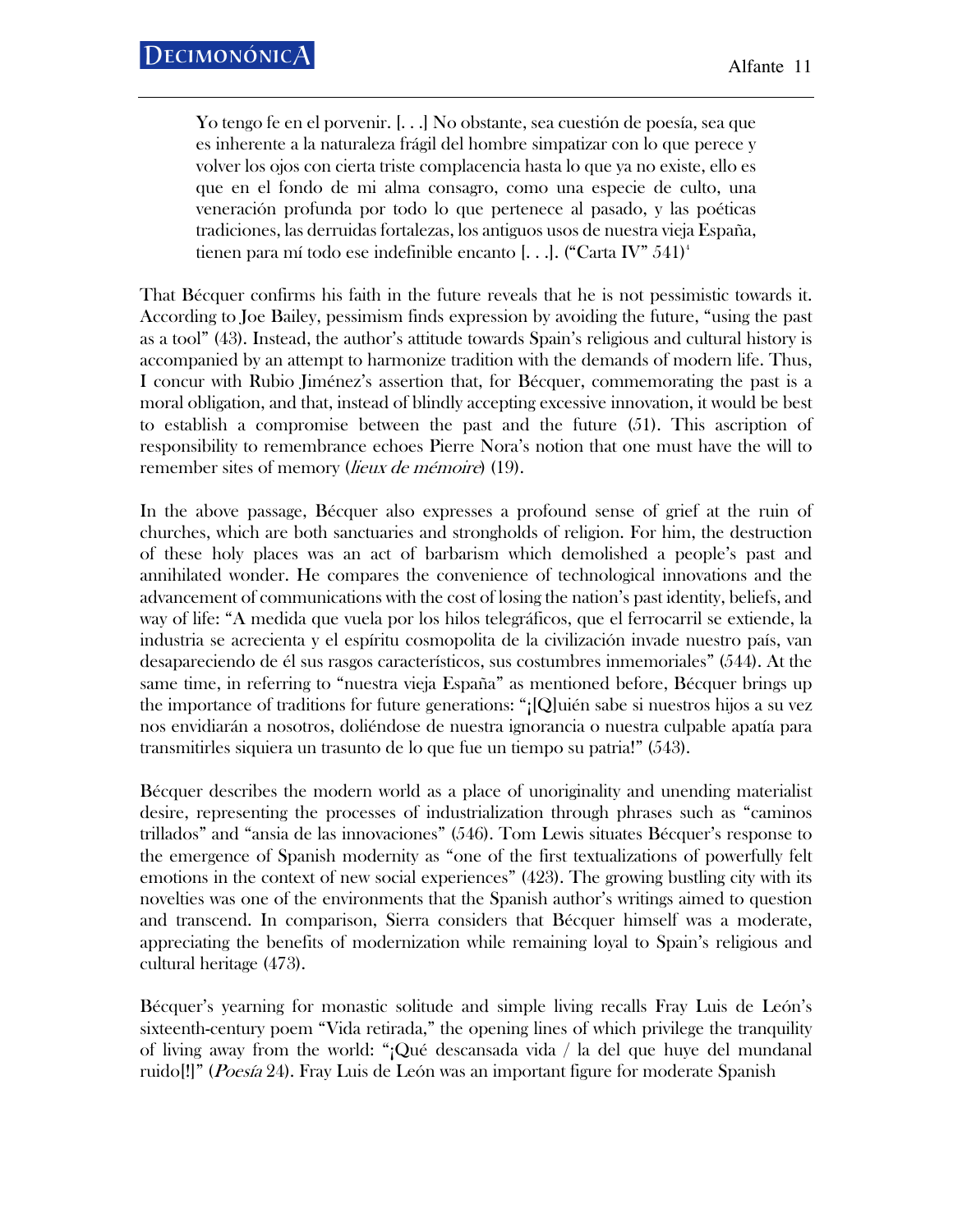Romantics like Bécquer, who himself looked to other Golden Age poets such as Garcilaso de la Vega and St. John of the Cross, due to their emphasis on the interior life (López Castro 976).

What has impeded the expression and pursuit of all things spiritual, Bécquer asserts, is ignorance, vandalism, and envy in times of war:

[A]l contemplar los destrozos causados por la ignorancia, el vandalismo o la envidia durante nuestras últimas guerras; al ver todo lo que en objetos dignos de estimación, en costumbres peculiares y primitivos recuerdos de otras épocas se ha extraviado y puesto en desuso de sesenta años a esta parte; lo que las exigencias de la nueva manera de ser social trastornan y desencajan; lo que las necesidades y las aspiraciones crecientes desechan u olvidan, un sentimiento de profundo dolor se apodera de mi alma [...]. ("Carta IV"  $543$ )

The nation's heritage, with its cultural customs, memories, and monuments, is subject to oblivion. Economic and political agendas have led individuals to overlook the distinct and sacred role of churches and abbeys, which results in their damage and neglect. Such destruction provokes, as Bécquer's text affirms, a sense of deep pain, a wound to the soul on personal and collective levels. He therefore criticizes a society based on appearances at the expense of religious belief, denouncing this "nueva manera de ser" by depicting Spanish society as a materialistic body that has disposed of its religious self, its soul. The disorder and disruption that have resulted from Spain's modernizing transformation, his text suggests, destabilizes Spain's present and future, which liberals premised on stability and order (White 246).

Bécquer's self-referencing as "alma" in his fourth letter ("un sentimiento de profundo dolor se apodera de mi alma") recalls mystical writing, especially the verse of St. John of the Cross, Carmelite friar and noted figure of the Counter-Reformation. St. John of the Cross's poem, "Llama de amor viva," expresses the intimate communication between the soul and God. The first stanza describes the soul's bond with God as a "llama de amor viva" and develops imagery of life, light, and heat to oppose the loss represented by motifs of death, darkness, and cold:

¡Oh llama de amor viva que tiernamente hieres de mi alma en el más profundo centro!, pues ya no eres esquiva, acaba ya, si quieres; rompe la tela de este dulce encuentro. (52, 1-6)

In his *Cántico espiritual*, St. John of the Cross depicts the anguish of the soul, depicted as a yearning bride, for God, the biblical Heavenly Bridegroom:

ESPOSA ¿Adónde te escondiste,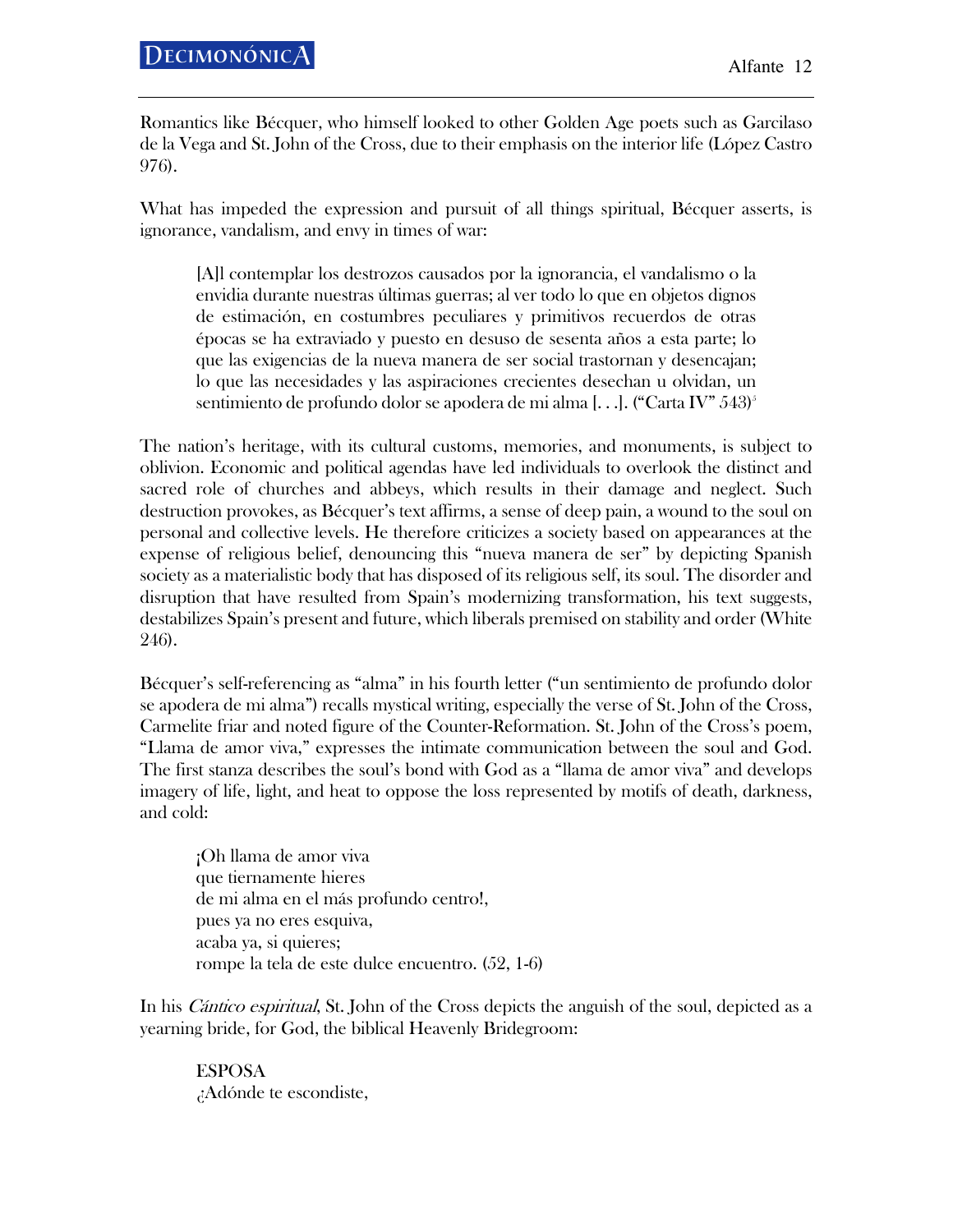Amado, y me dejaste con gemido? Como el ciervo huiste, habiéndome herido; salí tras ti clamando, y eras ido. (44, 1-5)

Michel de Certeau discerns the dialogic discourse in this mutual search: "I and thou: two terms whose difference, regained and maintained, will be lost in the relation that posits them" (90, emphasis in original). The "I," de Certeau states, is both figurative and a figure, a symbolic representation (94). The fusion that the soul and God seek, and the language used to define their relationship, annuls the heterology between them. Symbolic of the soul's anguish, and indicative of its impatient longing to be united with God, is its injury, indicated in "habiéndome herido." The soul's fervent longing is amplified in its search for the hidden "ciervo," representative of God.

Mysticism, as de Certeau categorically states, is the anti-Babel in that mystics seek a common language after language has been shattered (88). This common medium of expression is necessary for the dialogue, which, as de Certeau defines it, is between God and the soul. In contrast with the chaotic event of the fall of the tower of Babel, which, as Bécquer noted in his *Historia*, was a botched attempt to reach the heavens, mysticism starts at a lower height. The search for God in the heavens is one of spiritual longing and love, not worldly ambition.

There exists a relationship between mysticism and ruins, in that the latter are often the milieu for the former. Due to the religious and socioeconomic struggles brought about by wars and the Reformation, Christians in the sixteenth and seventeenth centuries witnessed the humiliation of the Christian tradition and the disintegration of a "sacred world." Hence, ruins, the symbols and products of destruction and decay, permeated the writings of mystics. Set against these ruins was God, who remained free from "the erosion of time" (de Certeau 86). Unlike his signs on earth, God was permanent and immovable. Thus, ruins and pain are interpolated into the mystical vision. Their connotations of loss (ruins) and trauma (wound) ultimately depict a void. It is this chasm that the mystic and believer must traverse. In de Certeau's words, the faithful "were leading lives of exile, hounded from their land by the defilements of history" (86). Mystical language represents the collective experiences of this abandonment of home and the inauguration of wandering.

The message that Bécquer puts forward in his *Cartas* is that the realm of spiritual faith visibly defined by the abbey—is in danger of oblivion. Yet he warns the liberal Spaniards, who aim to construct their progressive world, that their vision of a unified, advanced national future has been destabilized. What has caused this structural debilitation is the state's uprooting of the religious foundations of Spain's national history. This act of appropriation creates further confusion, as religious sites have become objects on which values, antithetical to their original spiritual design, have been imposed.

The tenth and final letter, not published in El Contemporáneo like the previous nine, presents a general recollection of Bécquer's time in Veruela, which he describes as a place built by a now-waning faith. Here he criticizes the Spanish government's excessive focus on the economy to the detriment of the nation's spiritual health, which he regards as crucial for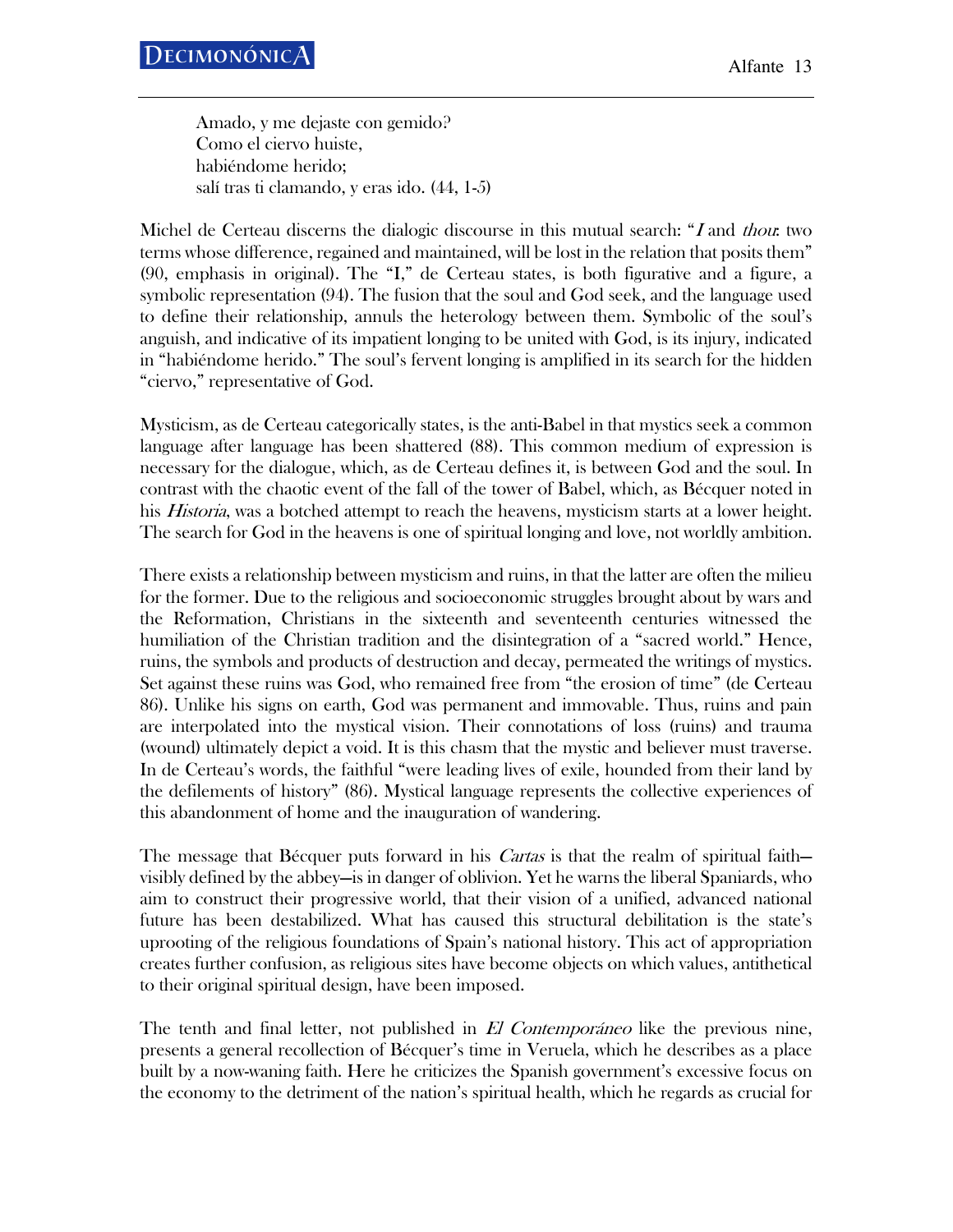a changing world and the premises of national identity enshrined in the liberal Constitutions of 1812, 1837, 1845, and 1869. Summing up the final image of the holy ruins of Veruela, Bécquer stresses that the buildings constitute a metaphor of absence, in that they are speechless due to the trauma that they have suffered and are in a state of solitariness because they have been directly abused, ignored, and forgotten. He describes the faith that constructed this divine complex, a faith that has petered out like a dying flame, he fears, because of the century's positivism and excessive focus on the economy: "Todo es silencio, soledad y olvido en estas veneradas ruinas. La fe que, como llama viva, levantó esta oración de piedra, hoy, poco a poco, se extingue y apaga en los pechos. Este siglo positivista y burgués solo rinde culto al dios Dinero, y es su romanza preferida el sonido del oro acuñado" ("Carta X" 614). For Auguste Comte, the founder of positivism, theological and mythological religion proved incompatible with the positivist spirit, which privileged modern industry and science to challenge superstition, fear, and blind obedience (Cerezo Galán 365). By reiterating the images of light and heat encapsulated in the "llama viva" of divine faith, Bécquer reveals the gravity of the gradual extinction of religious beliefs.

The state's seizure and economic "revaluing" of ecclesiastical buildings contribute to this slow death and the task of remembering the Catholic faith becomes more difficult. Thus, Bécquer envisages the abbey as a space of "olvidadas tumbas," indicative of "una edad remota" (*Historia* 773). Now that the religious inhabitants of the monastery of Veruela have gone, both they and their former home are not what they were. The image of the tombs represents both their religious selves and their sacred place. For Jane Donohoe, the erecting of memorials is "our responsibility to the dead" (74). If the dead have ceased to be their human selves by virtue of their departure from their place, what do the living owe them? I interpret Bécquer's memorialization of the confiscated and damaged religious buildings as an act that counters what he terms "este siglo positivista y burgués," which has supplanted Spain's spiritual identity.

Lamenting a faith that grows cold in the hearts of his fellow Spaniards, Bécquer's allusions to the work of St. John of the Cross are fitting. The Carmelite friar sought to reform his monastic community by calling for, like Bécquer, a rekindling of faith within.<sup>6</sup> In *Cartas*, Bécquer represents the Monasterio de Veruela as a locus that is conducive to a mystical union between the soul and God. The neglect and ruin of such an edifice, he asserts, would eliminate this possibility of spiritual unification between earthly subjects and the divine, which he sees as a necessary cornerstone for political and national unity.

In closing, I have proposed that Bécquer's *Historias* and *Cartas* convey an active religious nostalgia. I have examined his conceptualizations of the ecclesiastical space in two of his works, which are set in, or depict, religious sites and monuments. In *Historia*, I analyzed the image of the body in describing the church and abbey, as well as the author's role as poet and elegist, with the aim of demonstrating his artistic involvement with the inner lives of these historically significant loci. In *Cartas*, I explored his recourse to mysticism to convey his unease about the overwhelming vicissitudes of the modern age. While such changes met the needs of infrastructure and daily life, they also compelled writers like Bécquer to acknowledge and contemplate the gaps in Spain's spiritual architecture. The phrase "nichos de piedra" in his *Historia* encapsulates this aperture, doubly representing the concrete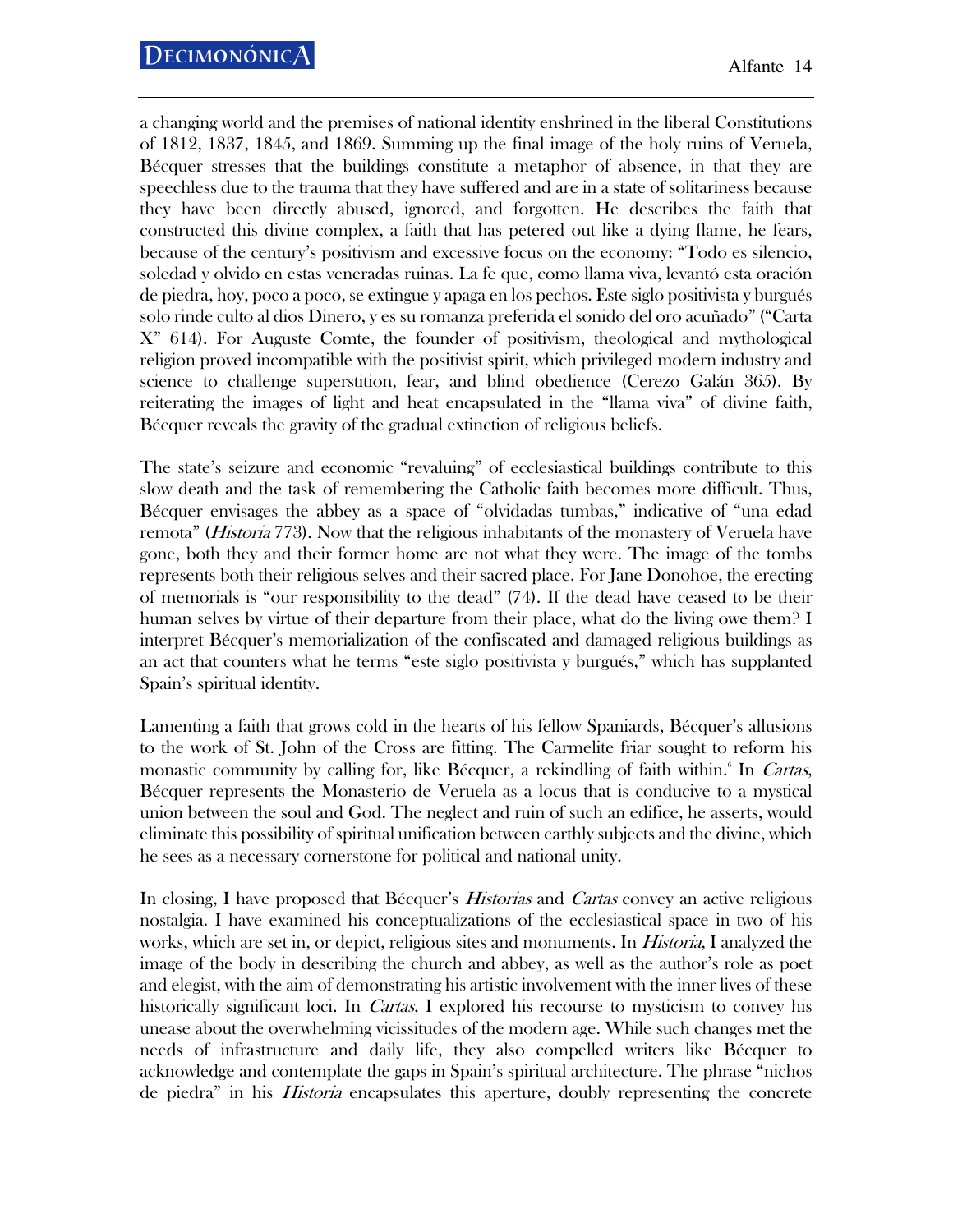ramifications of expropriation and the resultant fissures in Spain's religious self. Nor was Bécquer alone in voicing his concerns. The evolving role of religion in Spain in an increasingly modernized world was also taken up by other nineteenth-century writers such as José María de Pereda, Benito Pérez Galdós, and Rosario de Acuña, whose works connected with and responded to a variety of personal and political beliefs (Alfante 3-4). By examining his own personal experiences in relation to sacred spaces and ruins, Gustavo Adolfo Bécquer endeavored to make meaning out of a "ghost" world in a time of rapid secularization and sought answers to an uncertain future in the lingering echoes of the past.

University of Auckland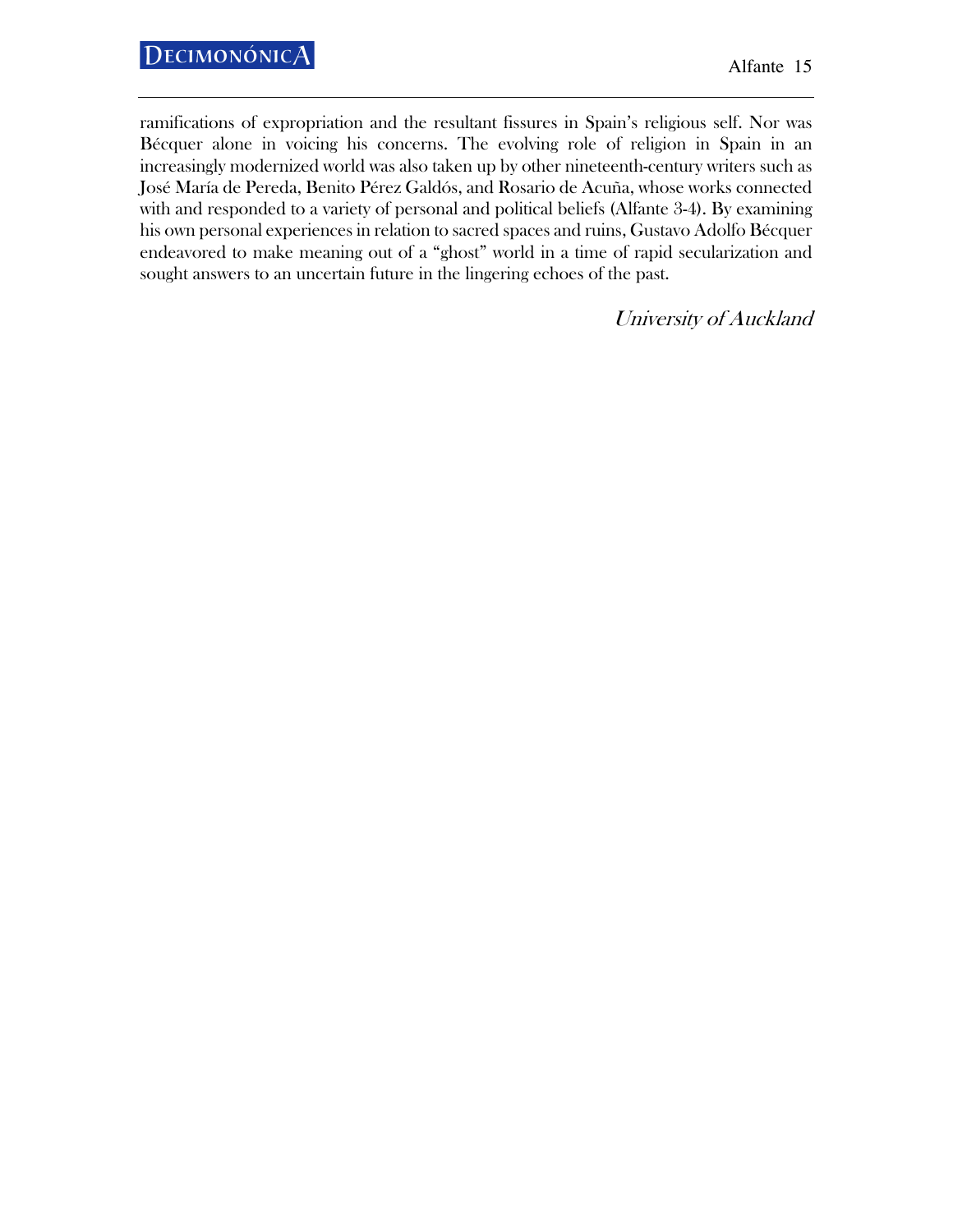## **Notes**

<sup>1</sup> On ruins in Bécquer's *Cartas*, also see Giuliano Soria's article, "Ruinas de Monasterio e Verdura sin Alegría in 'Cartas desde mi celda' di Gustavo Adolfo Bécquer."

<sup>2</sup> Matthew D. Herrera, however, traces the practice of ringing church bells back to the fifth century, when St. Paulinus, the Bishop of Nola, introduced the practice to summon monks to prayer. By the ninth century, the custom had spread to all parishes of the Western Roman Empire.

<sup>3</sup> The denunciation of confiscation and demolition was also common, for instance, in the writings of José de Espronceda and the editorials of the periodical El Semanario Pintoresco Español (Benítez 61).

<sup>4</sup> In his phrase "poéticas tradiciones," Bécquer alludes to Spain's rich cultural heritage. He combines it with religion in his ninth letter, where he refers to the "verdadera poesía de la religión" ("Carta IX" 612).

The wars to which Bécquer refers here (sixty years prior to his *Cartas*) were the devastating Spanish War of Independence (1808-1814), which was fought against French invaders, the Wars of Independence in Spanish America (1808-1826), and two of the three Carlist wars that divided Spain (1833-1840 and 1846-1849).

 $\,^{\circ}$  I thank an anonymous reader for making this perceptive point.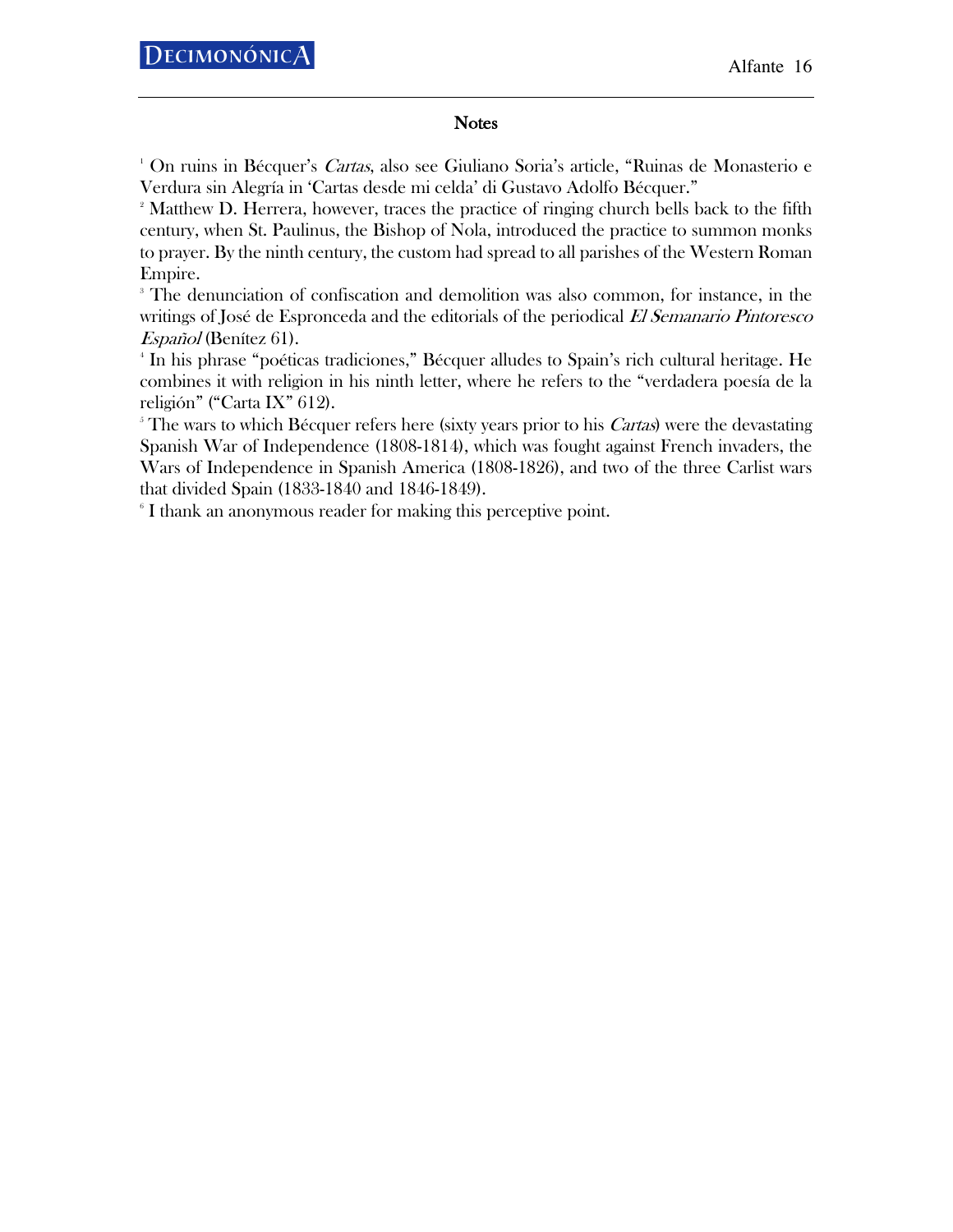## Works Cited

Alfante, Azariah Elikah Quintana. Between Tradition and Modernity: Responses to the Religious Question in Nineteenth-Century Spanish Literature. 2020. U of Auckland, PhD dissertation.

Bailey, Joe. Pessimism. Routledge, 1988.

- Bécquer, Gustavo Adolfo. "Carta II." Bécquer, Obras completas, pp. 516-26.
- --. "Carta IV." Bécquer, *Obras completas*, pp. 540-49.
- --. "Carta IX: La Virgen de Veruela." Bécquer, Obras completas, pp. 602-12.
- --. "Carta X." Bécquer, *Obras completas*, pp. 613-14.
- --. *Cartas desde mi celda*. Bécquer, *Obras completas*, pp. 499-614.
- ---. "El Monasterio de Veruela en Aragón." Bécquer, *Obras completas*, pp. 984-89.
- ---. Historia de los templos de España. Bécquer, Obras completas, pp. 771-947.
- --. "Notas." Bécquer, *Obras completas*, pp. 1235-54.
- $-.$  *Obras completas.*  $13^{\circ}$  ed., Aguilar, 1969.

Benítez, Rubén. Bécquer tradicionalista. Gredos, 1971.

Boym, Svetlana. *The Future of Nostalgia*. Basic Books, 2001.

- Brison, Susan J. "Trauma Narratives and the Remaking of the Self." Acts of Memory: Cultural Recall in the Present, edited by Mieke Bal et al., UP of New England, 1999, pp. 39-54.
- Caruth, Cathy. Unclaimed Experience: Trauma, Narrative, and History. The Johns Hopkins UP, 1996.
- Cassin, Barbara. Nostalgia: When Are We Ever at Home? Translated by Pascale-Anne Brault, Fordham UP, 2016. JSTOR, https://www.jstor.org/stable/j.ctt19rm9jg.5.
- Cerezo Galán, Pedro. El mal del siglo: El conflicto entre Ilustración y Romanticismo en la crisis finisecular del siglo XIX. Biblioteca Nueva, Editorial Universidad de Granada, 2003.
- Cross, St. John of the. "Cántico espiritual." The Collected Works of Saint John of the Cross, translated by Kieran Kavanaugh and Otilio Rodriguez, Institute of Carmelite Studies, 1991, pp. 44-50.
- --. "Llama de amor viva." *The Collected Works of Saint John of the Cross*, translated by Kieran Kavanaugh and Otilio Rodriguez, Institute of Carmelite Studies, 1991, pp. 52-3.
- De Certeau, Michel. *Heterologies: Discourse on the Other*. Translated by Brian Massumi, U of Minnesota P, 1986.
- Díez de Revenga, Francisco Javier. "Brujas en Gustavo Adolfo Bécquer, Cartas desde mi celda." Estudios Románicos, vol. 17, no. 2, 2007, pp. 369-88. Universidad de Murcia, https://revistas.um.es/estudiosromanicos/article/view/94831/91231.
- Donohoe, Janet. Remembering Places: A Phenomenological Study of the Relationship between Memory and Place. Lexington Books, 2014.
- Douay Rheims: The Holy Bible. Loreto, 2004.
- Douglas, Mary. Purity and Danger: An Analysis of Concepts of Pollution and Taboo. Frederick A. Praeger, 1966.
- Eliade, Mircea. *Images and Symbols: Studies in Religious Symbolism*. Translated by Philip Mairet, Harvill P, 1961.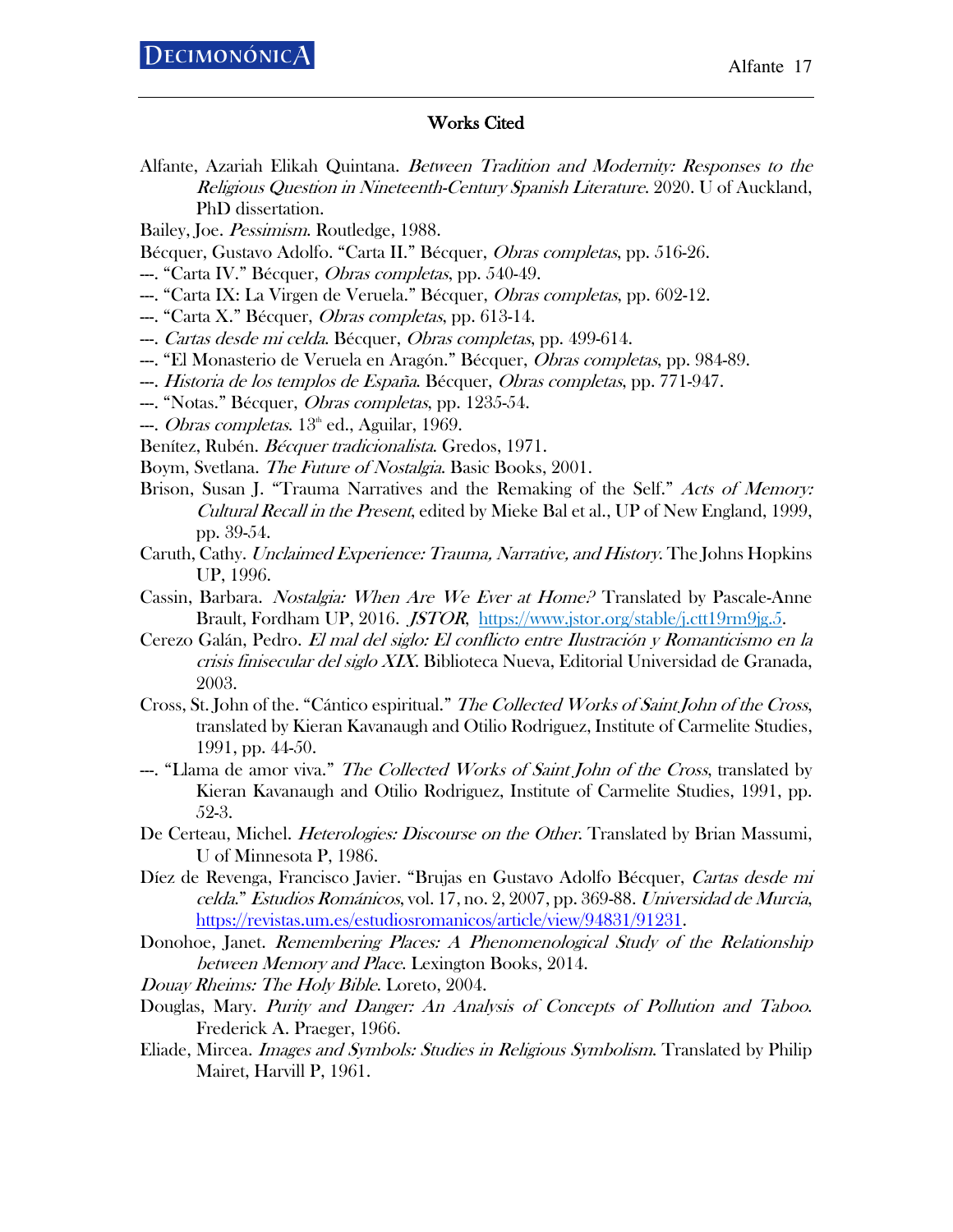- Escosura, Patricio de la. España artística y monumental: Vistas y descripción de los sitios y monumentos más notables de España. Imprenta de Fain y Thunot, 1842.
- Freud, Sigmund. "Mourning and Melancholia." The Freud Reader, edited by Peter Gay, Vintage, 1995, pp. 584-89.
- González-Gerth, Miguel. "The Poetics of Gustavo Adolfo Bécquer." MLN, vol. 80, no. 2, March 1965, The Johns Hopkins UP, pp. 185–201. JSTOR, https://www.jstor.org/stable/3042609.
- Herrera, Matthew D. "Sanctus Bells: Their History and Use in the Catholic Church." Adoremus Bulletin, vol. 11, no. 1, March 2005, https://adoremus.org/2005/03/15/Sanctus-Bells/.
- Kennedy, David. Elegy. Routledge, 2007.
- León, Fray Luis de. Poesía. Edited by Jesús Manuel Alda Tesán, 8<sup>th</sup> ed., Ebro, 1967.
- Lewis, Tom. "Gender, Discourse, and Modernity in Bécquer's Rimas." Revista de Estudios Hispánicos, vol. 31, no. 3, 1997, pp. 419-47.
- Linehan, Peter. History and the Historians of Medieval Spain. Oxford, 1993. Oxford Scholarship Online, doi:10.1093/acprof:oso/9780198219453.001.0001.
- López Castro, Armando. "Bécquer y los poetas del Siglo de Oro." Lógos hellenikós: Homenaje al profesor Gaspar Morocho Gayo, edited by J. María Nieto Ibáñez, vol. 2, 2003, pp. 959-76. Buleria, https://buleria.unileon.es/bitstream/handle/10612/971/Castro.pdf?sequence=1&isAl lowed=y.
- Navascués Palacio, Pedro. "Bécquer y San Juan de los Reyes." *Descubrir el arte*, no. 17, 2000, pp. 96-8.
- Nora, Pierre. "Between Memory and History: Les Lieux de Mémoire." Representations, no. 26, Spring 1989, pp. 7-24. JSTOR, www.jstor.org/stable/2928520.
- Rogers, Paul Patrick. "New Facts on Bécquer's Historia de los templos de España." Hispanic Review, vol. 8, no. 4, October 1940, U of Pennsylvania P, pp. 311-20. JSTOR, http://www.jstor.org/stable/469761.
- Ross, Marlon B. "Troping Masculine Power in the Crisis of Poetic Identity." *Romanticism* and Feminism, edited by Anne Mellor, Indiana UP, 1988, pp. 26-51.
- Rubio Jiménez, Jesús. Los Bécquer en Veruela: Un viaje artístico-literario. IberCaja, 1990.
- Rull Fernández, Enrique. "Estructura poética de las Cartas desde mi celda." Bécquer. Origen y estética de la modernidad, Actas del VII Congreso de Literatura Española Contemporánea, Universidad de Málaga, edited by Cristóbal Cuevas García, November 9-12, 1993, pp. 251-64. Cervantes Virtual, http://www.cervantesvirtual.com/obra/becquer-origen-y-estetica-de-la-modernidad- actas-del-vii-congreso-de-literatura-espanola-contemporanea-universidad-de-malaga-9-10-11-y-12-de-noviembre-de-1993/.
- Sierra, Sarah. "Modernity and the Cultural Memory Crisis in Gustavo Adolfo Bécquer's La cruz del diablo and El monte de las ánimas." The Modern Language Review, vol. 10, no. 2, April 2015, pp. 473-90. *JSTOR*, https://www.jstor.org/stable/10.5699/modelangrevi.110.2.0473.
- Silver, Philip W. Ruin and Restitution: Reinterpreting Romanticism in Spain. Vanderbilt UP, 1997.
- Smith, Anthony D. The Antiquity of Nations. Polity, 2004.